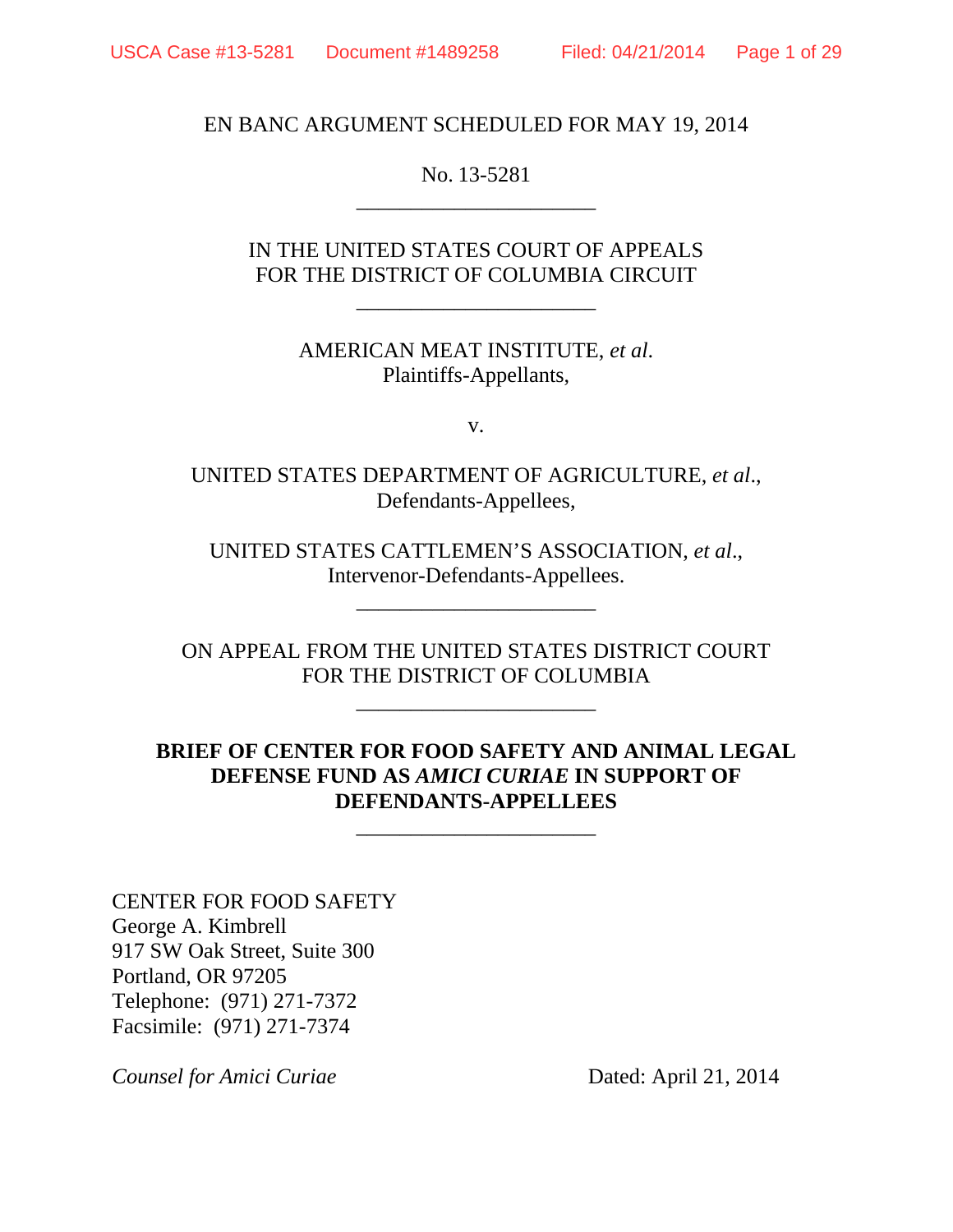# **TABLE OF CONTENTS**

|                | STATEMENT OF AUTHORSHIP AND FINANCIAL CONTRIBUTIONS  vii                                                                                             |
|----------------|------------------------------------------------------------------------------------------------------------------------------------------------------|
|                |                                                                                                                                                      |
|                |                                                                                                                                                      |
| $\mathbf{I}$ . |                                                                                                                                                      |
| II.            |                                                                                                                                                      |
|                |                                                                                                                                                      |
| $\mathbf{I}$ . | The bright line between Zauderer review and Central Hudson review is the<br>fundamental difference between disclosing speech and restricting speech, |
| II.            | The Zauderer standard applies when there is even a reasonable possibility                                                                            |
| Ш.             | Cabining <i>Zauderer</i> review to only one governmental interest is contrary to                                                                     |
| IV.            | Governments have numerous rational-basis interests in addition to                                                                                    |
| V.             |                                                                                                                                                      |
| VI.            | International Dairy Foods Ass'n v. Amestoy is irrelevant                                                                                             |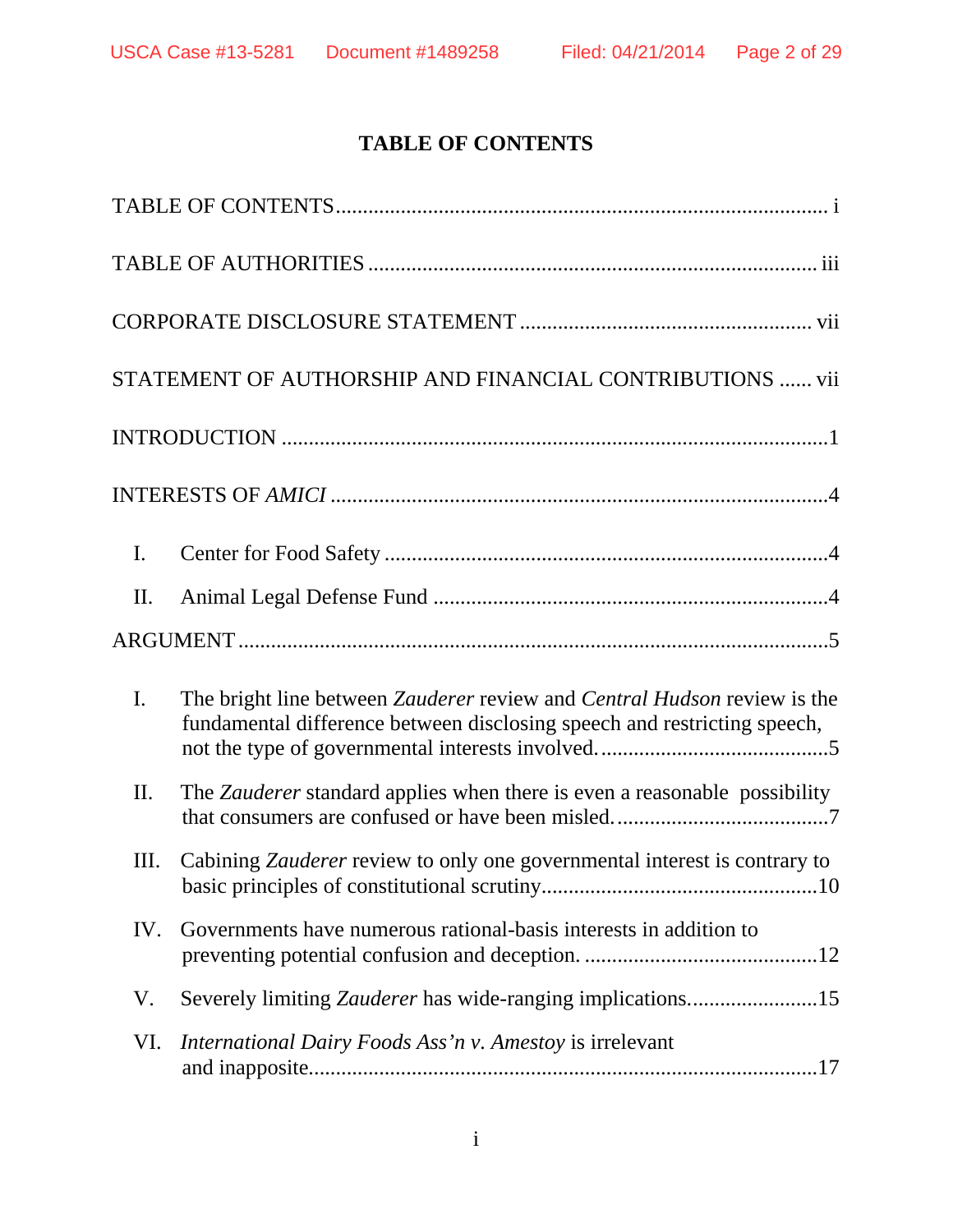| CERTIFICATE OF COMPLIANCE WITH RULES 29(c)(5), 29(d), 32(a) 19 |  |
|----------------------------------------------------------------|--|
|                                                                |  |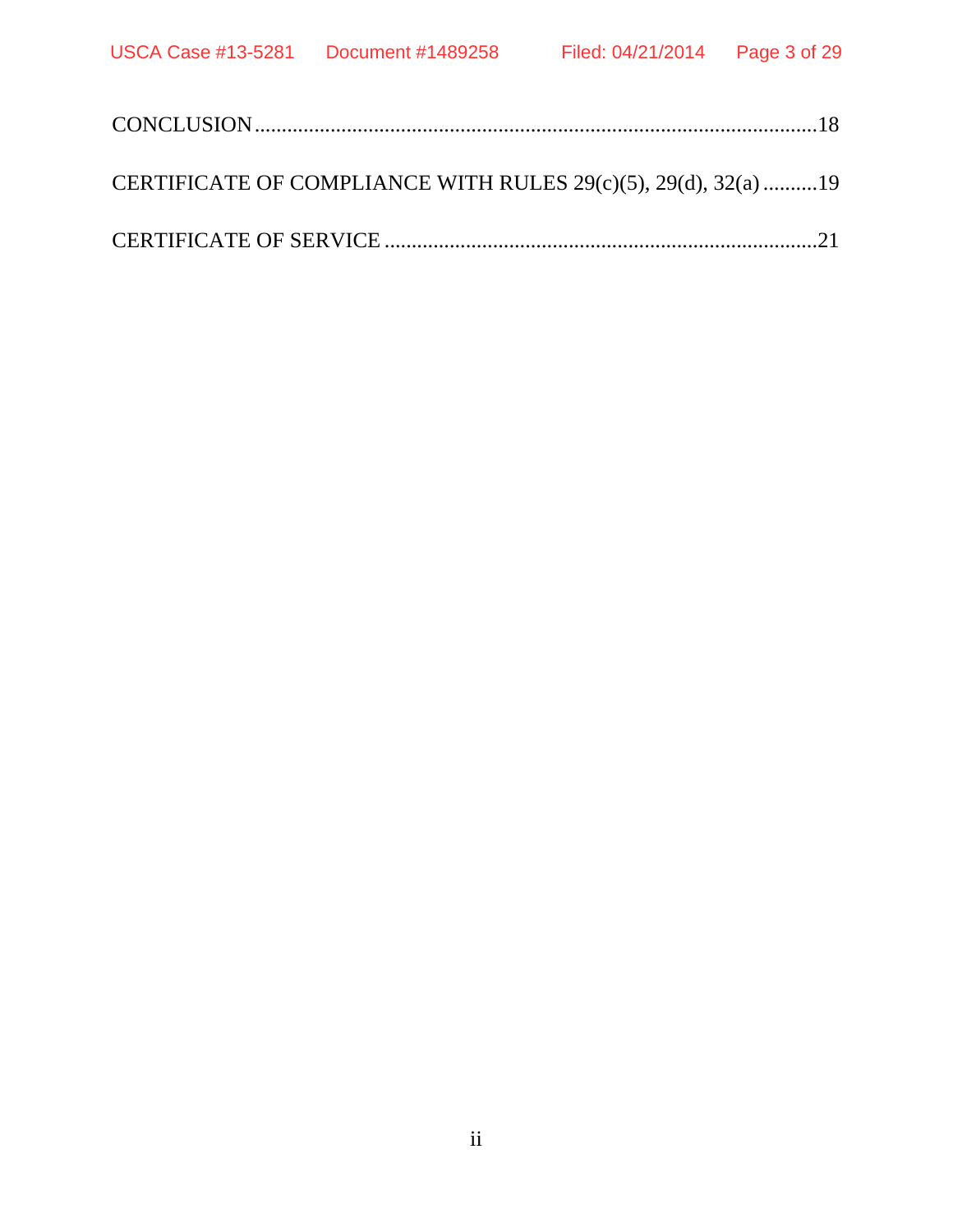### **TABLE OF AUTHORITIES**

### **PAGE(S)**

### **CASES**

| 44 Liquormart, Inc. v. Rhode Island,                                             |
|----------------------------------------------------------------------------------|
| Central Hudson Gas & Electric Corp. v. Public Service Commission<br>of New York, |
| Conn. Bar Ass'n v. United States,                                                |
| Dex Media W., Inc. v. City of Seattle,                                           |
| Disc. Tobacco City & Lottery, Inc. v. United States,                             |
| Dist. of Columbia v. Heller,                                                     |
| Edenfield v. Fane,                                                               |
| Entm't Software Ass'n v. Blagojevich,                                            |
| Envtl. Def. Ctr., Inc. v. U.S. Envtl. Prot. Agency,                              |
| Int'l Dairy Foods Ass'n v. Amestoy,                                              |
| Lawrence v. Texas,                                                               |

\* Authorities upon which we chiefly rely are marked with asterisks.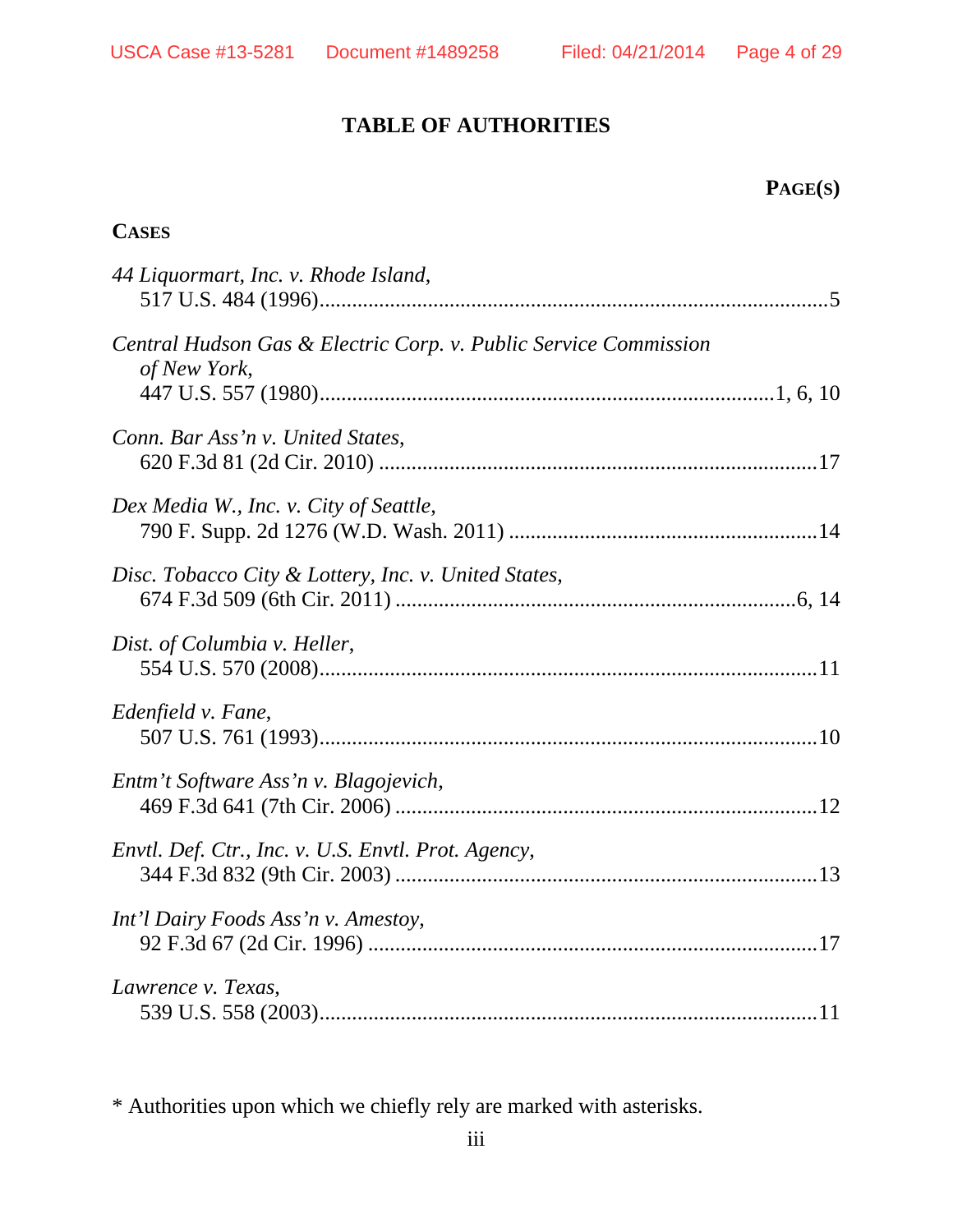# **CASES (CONT'D)**

| Milavetz, Gallop & Milavetz, P.A. v. United States,    |
|--------------------------------------------------------|
| Minnesota v. Clover Leaf Creamery Co.,                 |
| *N.Y. State Rest. Ass'n v. N.Y. City Bd. of Health,    |
| *Nat'l Elec. Mfrs. Ass'n v. Sorrell,                   |
| New York v. Ferber,                                    |
| Ohralik v. Ohio State Bar Ass'n,                       |
| *Pharm. Care Mgmt. Ass'n v. Rowe,                      |
| R.J. Reynolds Tobacco Co. v. U.S. Food & Drug Admin.,  |
| In re $R.M.J.,$                                        |
| Roberts v. U.S. Jaycees,                               |
| Rubin v. Coors Brewing Co.,                            |
| Saenz v. Roe,                                          |
| Sec. & Exch. Comm'n v. Wall Street Publ'g Inst., Inc., |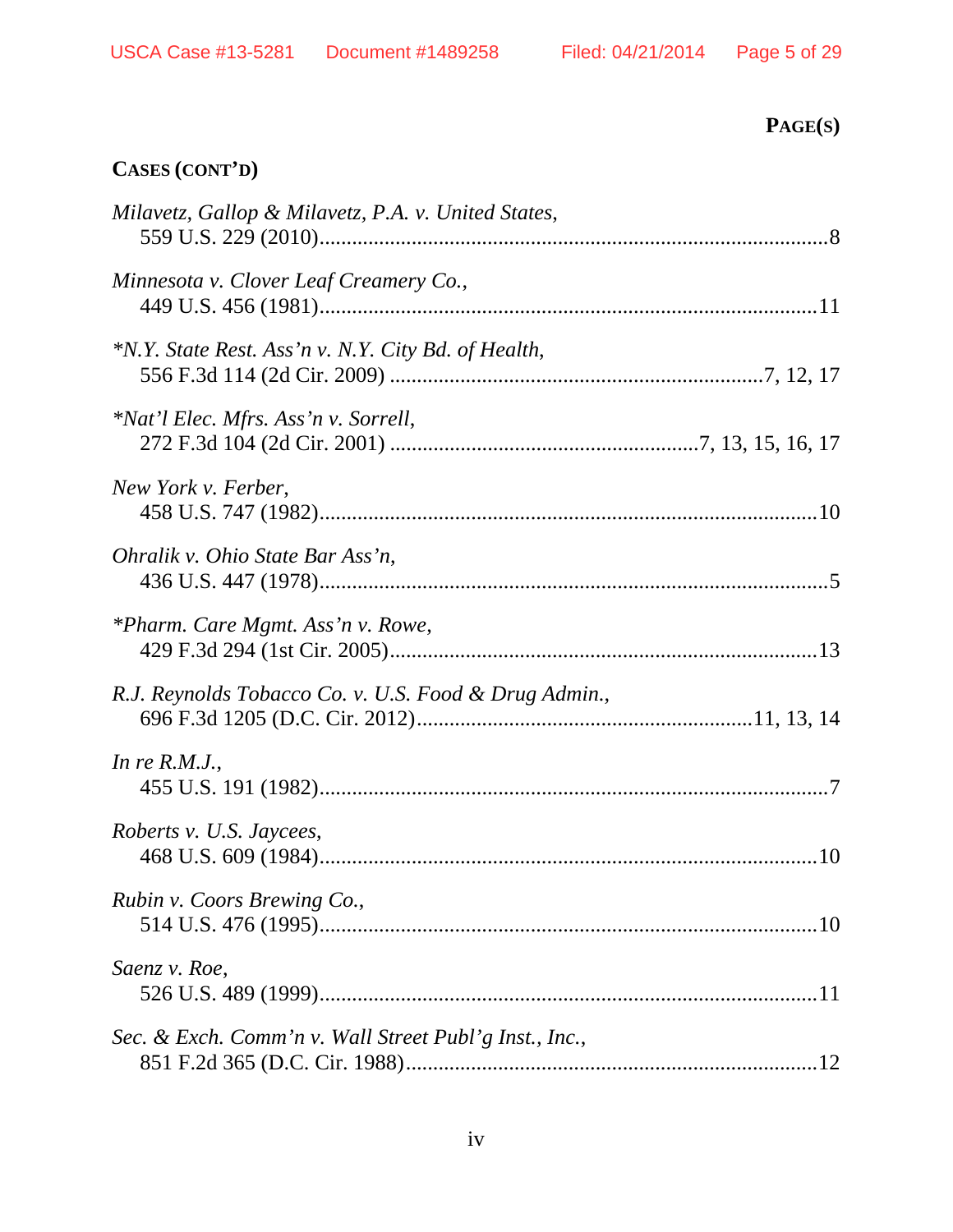# **CASES (CONT'D)**

| *Spirit Airlines, Inc. v. U.S. Dep't of Transp.,                                                                                   |
|------------------------------------------------------------------------------------------------------------------------------------|
| United States v. Alvarez,                                                                                                          |
| United States v. Marzzarella,                                                                                                      |
| United States v. Wenger,                                                                                                           |
| Ysursa v. Pocatello Educ. Ass'n,                                                                                                   |
| <i>*Zauderer v. Office of Disciplinary Counsel,</i>                                                                                |
| <b>UNPUBLISHED CASES</b>                                                                                                           |
| Am. Meat Inst. v. U.S. Dep't of Agric.,                                                                                            |
| *American Meat Institute v. U.S. Department of Agriculture,<br>No. 13-5281, 2014 WL 1257959 (D.C. Cir. Mar. 28, 2014)3, 13, 14, 17 |
| Nat'l Ass'n Mfrs. v. Sec. & Exch. Comm'n,                                                                                          |
| <b>STATUTES</b>                                                                                                                    |
|                                                                                                                                    |
|                                                                                                                                    |
|                                                                                                                                    |
|                                                                                                                                    |
|                                                                                                                                    |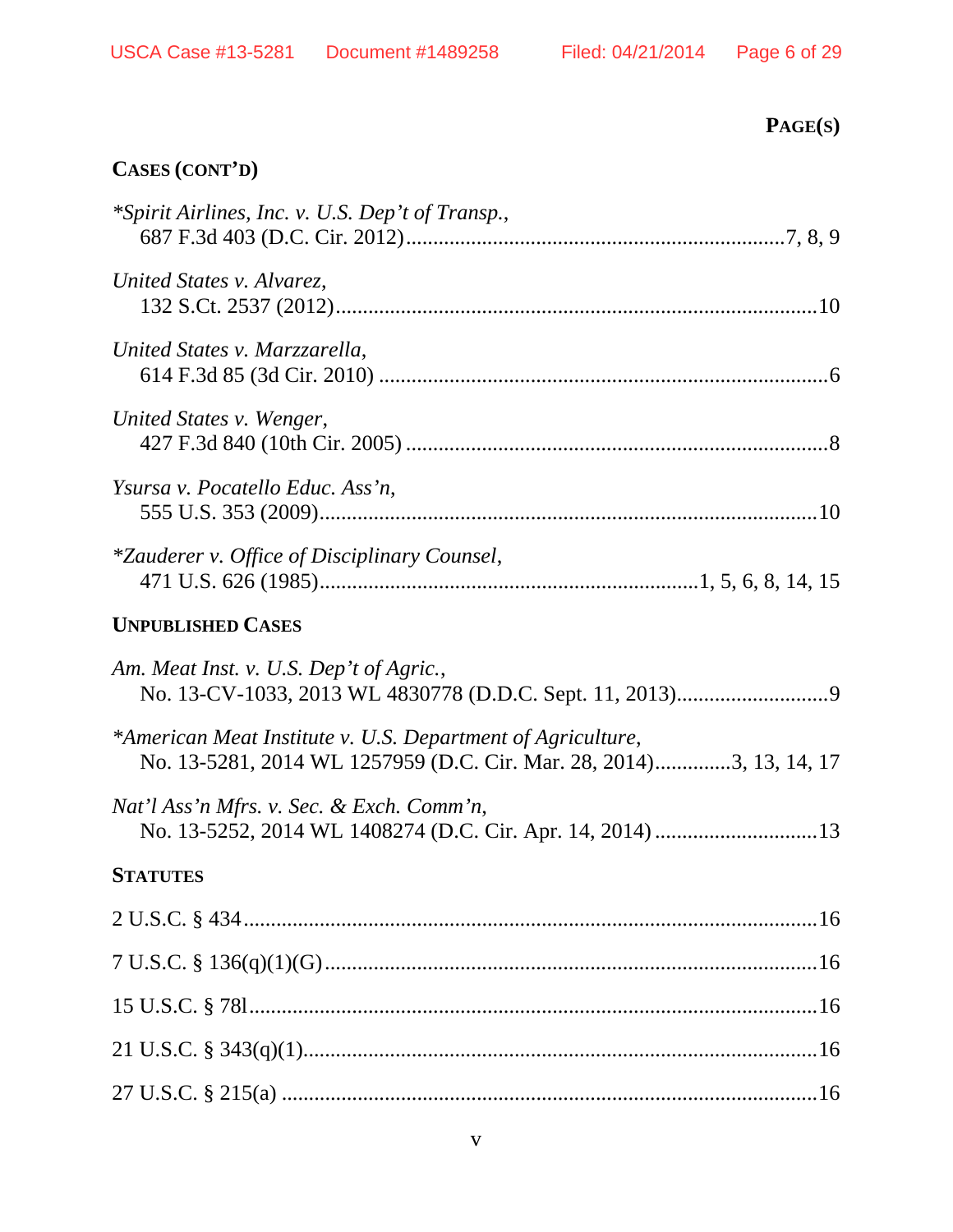# $PAGE(S)$

# STATUTES (CONT'D)

| <b>REGULATIONS</b> |  |
|--------------------|--|
|                    |  |
|                    |  |
|                    |  |
|                    |  |
|                    |  |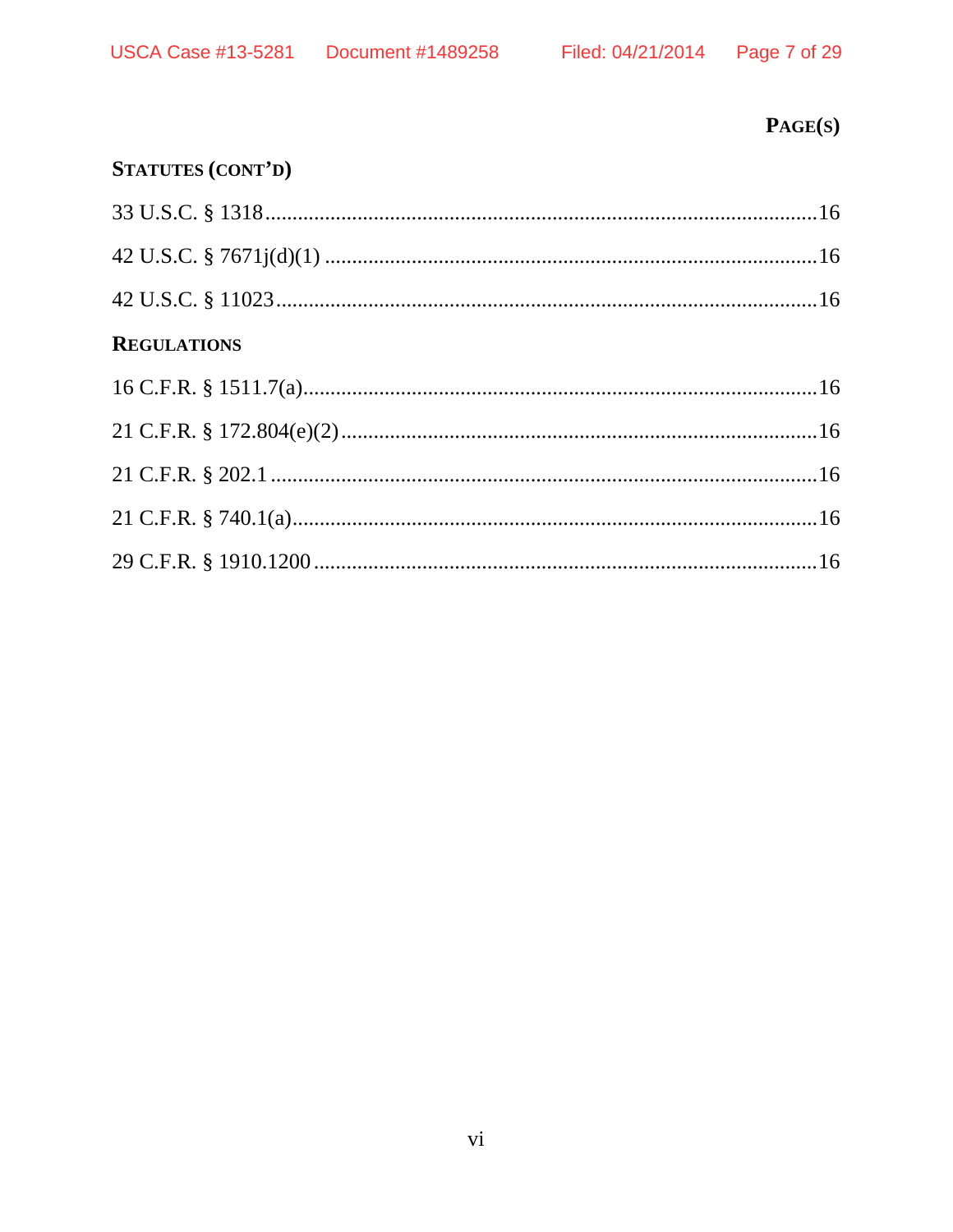### **CORPORATE DISCLOSURE STATEMENT**

*Amici* Center for Food Safety and Animal Legal Defense Fund are nonprofit corporations, have no parent corporations, and do not issue stock.

### **STATEMENT OF AUTHORSHIP AND FINANCIAL CONTRIBUTIONS**

No party's counsel authored this brief in whole or in part, and no person other than *Amici* or their counsel—contributed money that was intended to fund preparing or submitting this brief.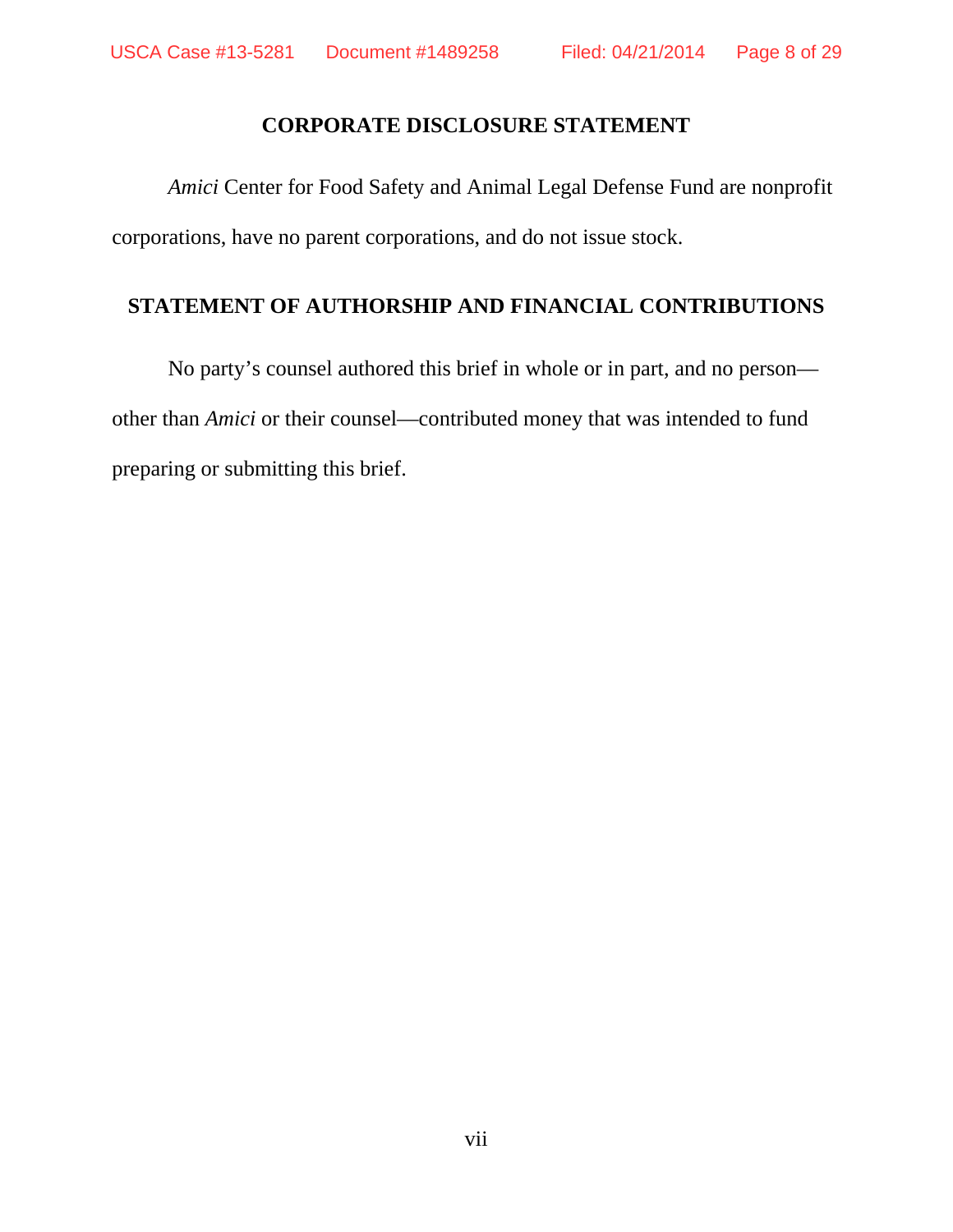### **INTRODUCTION**

The Supreme Court extended the First Amendment to commercial speech in part to protect labels' informational value to consumers. Accordingly, a company's constitutional interest in *not* providing factual information to the market is minimal, and disclosures that improve market efficiency by informing consumers are generally preferred to outright restrictions. As a result, while *restrictions* on commercial speech receive intermediate scrutiny under *Central Hudson Gas & Electric Corp. v. Public Service Commission of New York*, 447 U.S. 557 (1980), factual commercial *disclosures* are subject to less restrictive rationalbasis review under *Zauderer v. Office of Disciplinary Counsel*, 471 U.S. 626 (1985). No market could function properly without this common sense distinction, as consumers would be left to guess at, rather than be given, facts that allow informed decision making.

By *Zauderer*'s terms, factual commercial disclosure requirements are constitutional if they remedy a "*possibility* of consumer *confusion* or deception," *id.* at 651 (emphases added), through statement or omission. Here, the country-oforigin labeling (COOL) rule remedies confusion about meats' origins, which bears on consumers' health and values.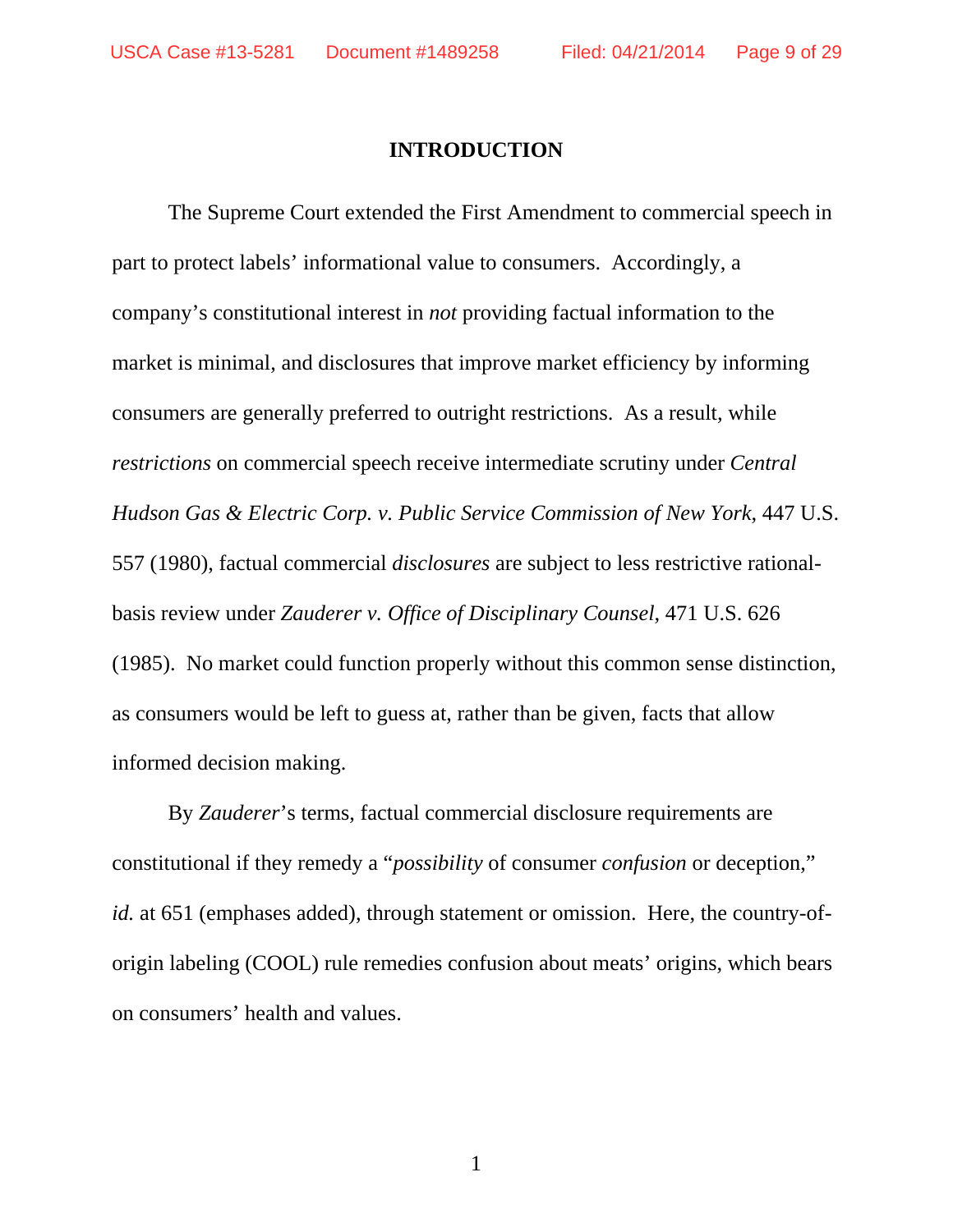That said, under *Zauderer*, preventing potential consumer confusion or deception is a *sufficient*, but not a *necessary*, government interest. Instead, there are many important government interests—*e.g.*, promoting human health or environmental protection—that justify factual commercial disclosure requirements, which improve market efficiency in those specific areas deemed necessary by legislators and regulators, who in turn represent consumers. Governments can and do act with more than one interest in mind, and in furthering those interests through commercial disclosures they must choose which areas of information, from among all the possible facts of a particular good or service, to bring to light. The government may have legitimate interests in consumers knowing more about a product's health or environmental attributes, for example, and it must be free to further those interests by giving consumers that information. In other words, the government must be free to use specific areas of market information to further its various legitimate interests.

Besides two divided panels of this Court and the lower court cases relying on those Circuit opinions, no other court has ever decided that *Zauderer* excludes important government interests beyond preventing deception. Further, restricting *Zauderer*'s rational-basis standard to just one government interest is contrary not only to an informed market, but also to basic principles of constitutional scrutiny. In other constitutional contexts, every level of review—rational basis,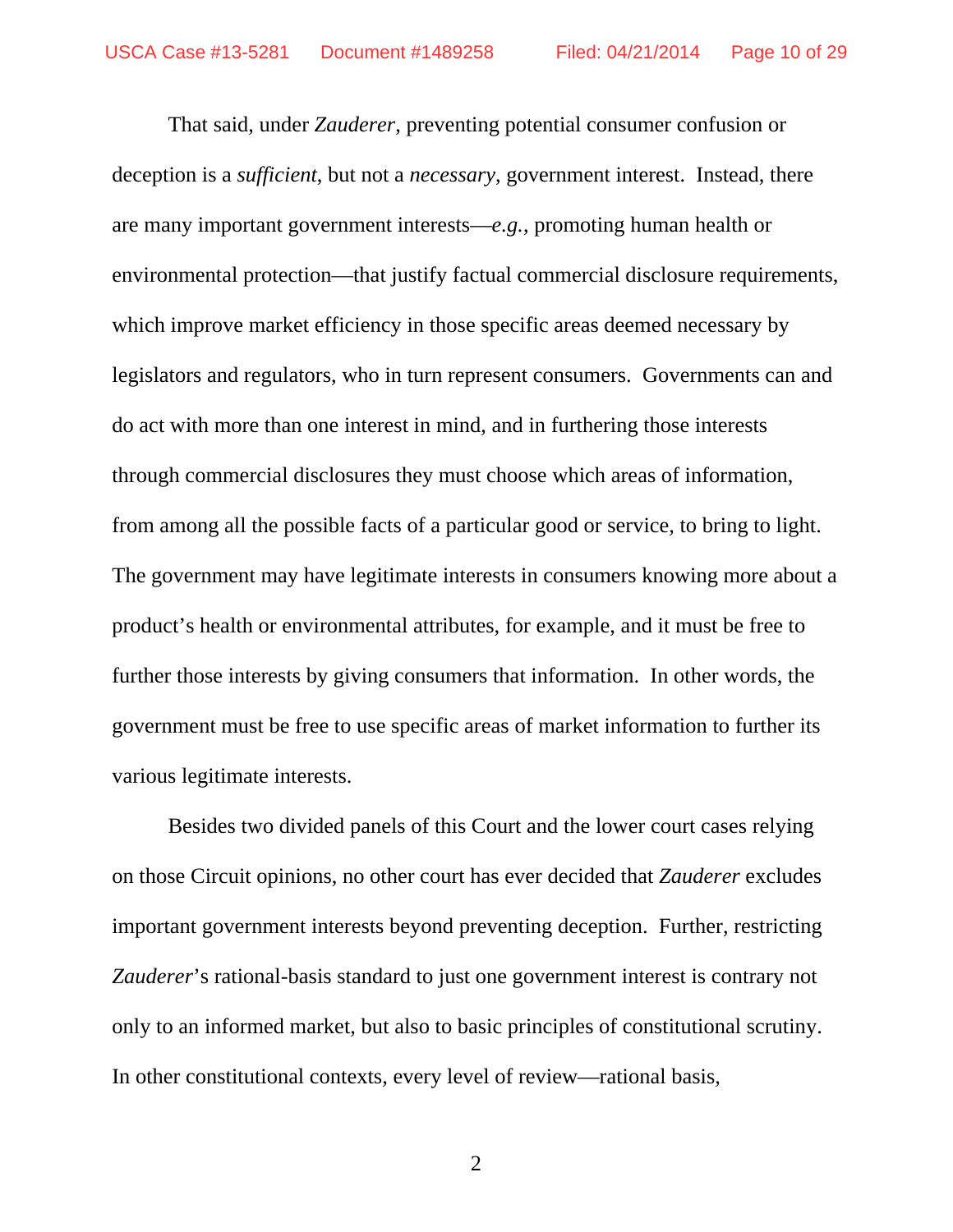intermediate, and strict—recognizes myriad government interests. This is not the place to rewrite the basic scheme of constitutional review. The Supreme Court has nowhere indicated that *Zauderer* review is so different from other rational-basis analyses as to justify this Circuit's disqualification of all legitimate government interests save one. Overly confining *Zauderer* could expose thousands of existing and future government disclosure requirements (*e.g.*, for nutrition facts, or pesticide use) to costly legal challenges.

 In *American Meat Institute v. U.S. Department of Agriculture*, No. 13-5281, 2014 WL 1257959 (D.C. Cir. Mar. 28, 2014) [hereinafter *AMI v. USDA*], companies seek to withhold purely factual information that the government deemed highly protective of consumers' interests in promoting their own health and supporting American ranchers. In considering whether to interpret *Zauderer* to apply only to preventing deception, this Court will decide either to allow companies to keep consumers ignorant about salient facts, or instead to assist governments that are providing specific areas of information to the market and thereby protecting human health and American values. *Amici* respectfully urge this Court to do the latter, and thus to affirm *AMI v. USDA*.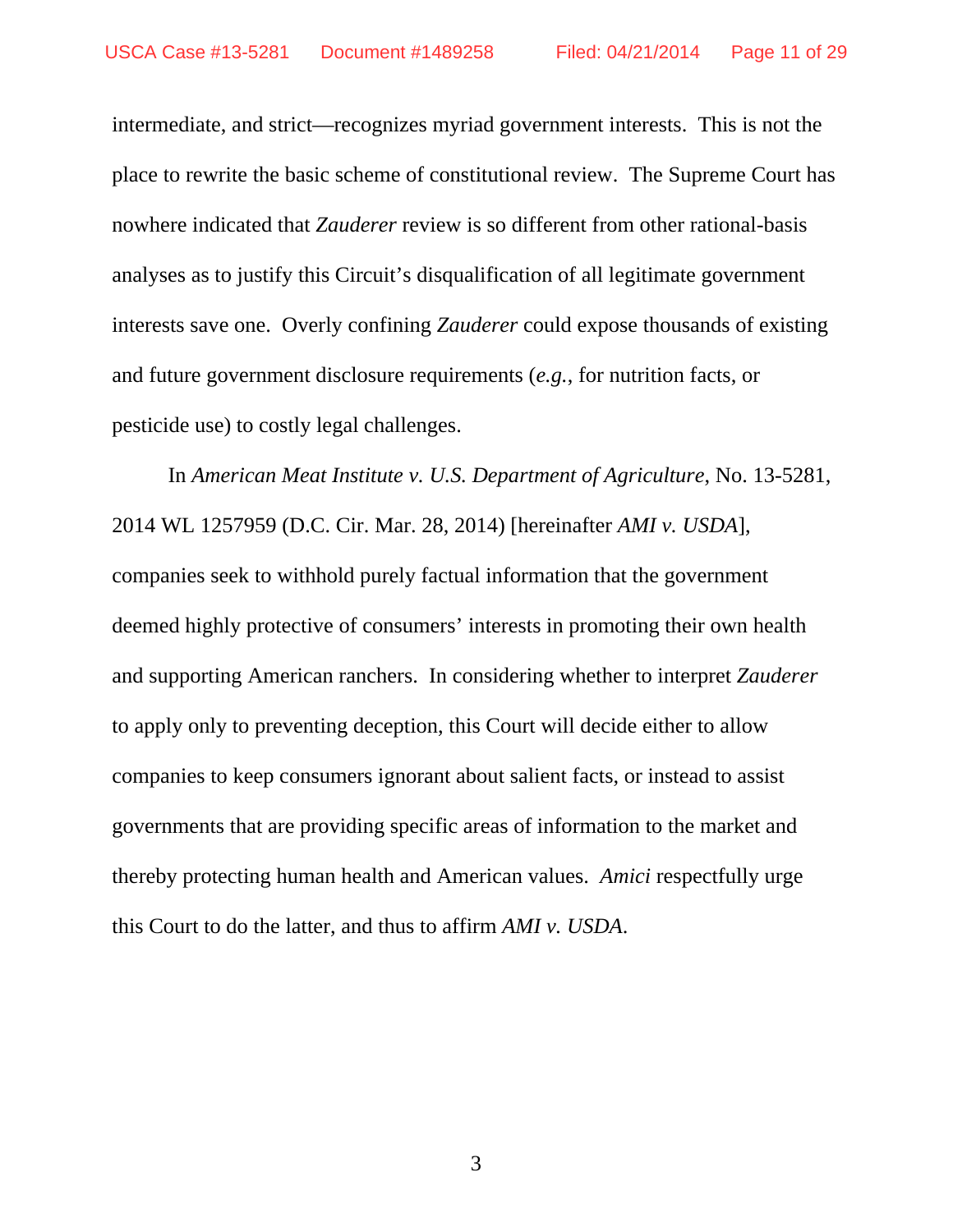#### **INTERESTS OF** *AMICI*

#### **I. Center for Food Safety**

*Amicus* Center for Food Safety (CFS) is a nationwide consumer and environmental nonprofit organization dedicated to protecting public health and the environment by ameliorating the harmful impacts of industrial agriculture and instead promoting sustainable agriculture. A pillar of CFS's fundamental mission is protecting and furthering the public's right to know how their food is produced, through labeling and other means. CFS has half a million members across the country.

### **II. Animal Legal Defense Fund**

*Amicus* Animal Legal Defense Fund (ALDF) is a national nonprofit organization of attorneys and more than 100,000 members and supporters pursuing a mission of working within the legal system to protect the lives and advance the interests of animals, including animals used in food production. A portion of ALDF's members and supporters consume animal products and are concerned about the treatment of animals when purchasing such products. ALDF advocates its members' and supporters' concerns by working to improve consumer information, which helps to create efficient markets that respond to the public's interest in protecting animal welfare.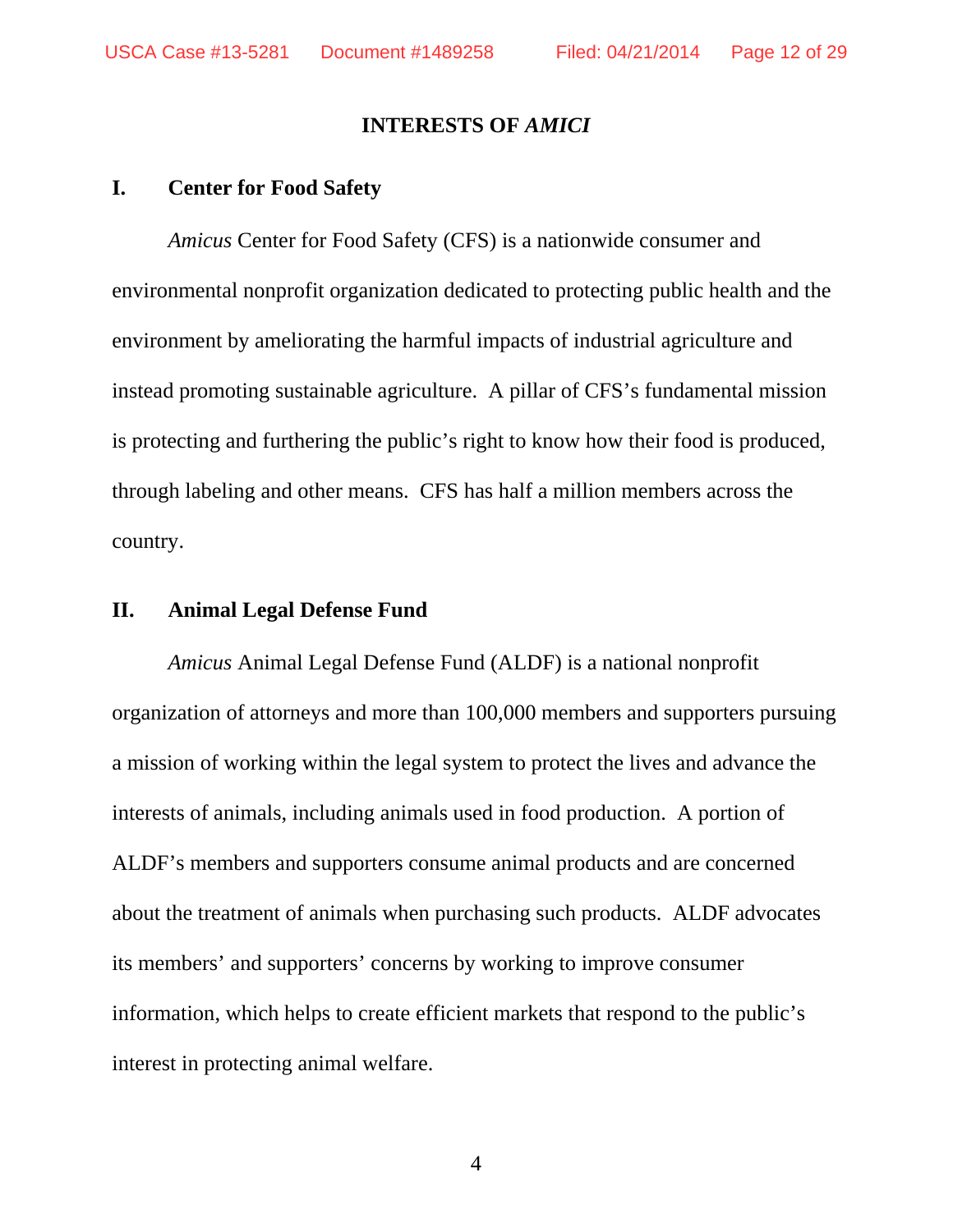#### **ARGUMENT**

### **I. The bright line between** *Zauderer* **review and** *Central Hudson* **review is the fundamental difference between disclosing speech and restricting speech, not the type of governmental interests involved.**

 Whether a law that affects commercial speech is subject to *Zauderer* or *Central Hudson* is not predicated on the type of governmental interest that is in play. Rather, *Zauderer* applies to factual commercial disclosures, and *Central Hudson* to commercial restrictions.

Commercial speech differs from other messaging, and receives substantially less First Amendment protection, because the government's authority over commercial transactions "justifies its concomitant power to regulate commercial speech that is linked inextricably to those transactions." *44 Liquormart, Inc. v. Rhode Island*, 517 U.S. 484, 499 (1996) (internal quotation marks omitted). Commercial speech thus occupies a "subordinate position in the scale of First Amendment values." *Ohralik v. Ohio State Bar Ass'n*, 436 U.S. 447, 456 (1978).

Further, a company receives less protection from mandated disclosures than from restrictions.This is because "the extension of First Amendment protection to commercial speech is justified principally by the value to *consumers* of the information such speech provides." *Zauderer*, 471 U.S. at 651 (emphasis added). Accordingly, a company's constitutional interest "in *not* providing any particular factual information" is merely "minimal." *Id.* (emphasis in original).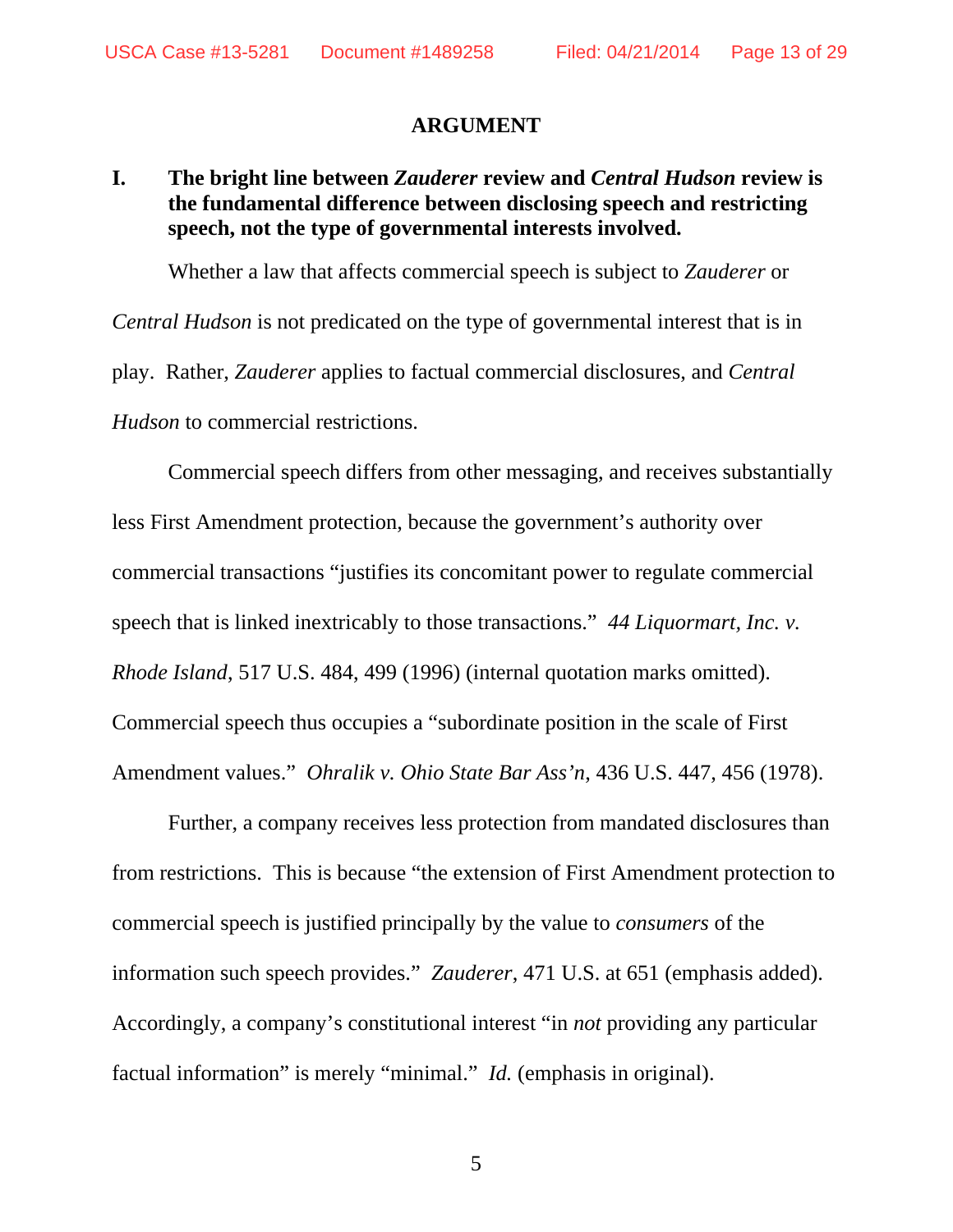Thus within commercial speech there are "material differences between disclosure requirements and outright prohibitions on speech." *Id.* at 650. Whereas prohibitions on commercial speech prevent a company from "conveying information to the public," commercial disclosures merely "provide somewhat more information than [the company] might otherwise be inclined to present." *Id.*; *id.* at 651 (explaining that "in virtually all our commercial speech decisions to date, we have emphasized that . . . disclosure requirements trench much more narrowly on an advertiser's interests than do flat prohibitions on speech"). Consequently, the First Amendment interests affected by a disclosure requirement are "substantially weaker than those at stake when speech is actually suppressed." *Id.*  at 651 n.14.

Predictably, then, commercial disclosures merit different levels of constitutional scrutiny than commercial restrictions—*i.e.*, respectively, rational-basis review under *Zauderer*, and intermediate scrutiny under *Central Hudson*. *Disc. Tobacco City & Lottery, Inc. v. United States*, 674 F.3d 509, 552 (6th Cir. 2011) (asserting that "[l]aws that restrict speech are fundamentally different than laws that require disclosures, and so are the legal standards governing each type of law," and explaining that *Central Hudson* "set[s] forth the standard for restricting commercial speech," while *Zauderer* "set[s] forth the standard for requiring commercial-speech disclosures"); *accord United States v.*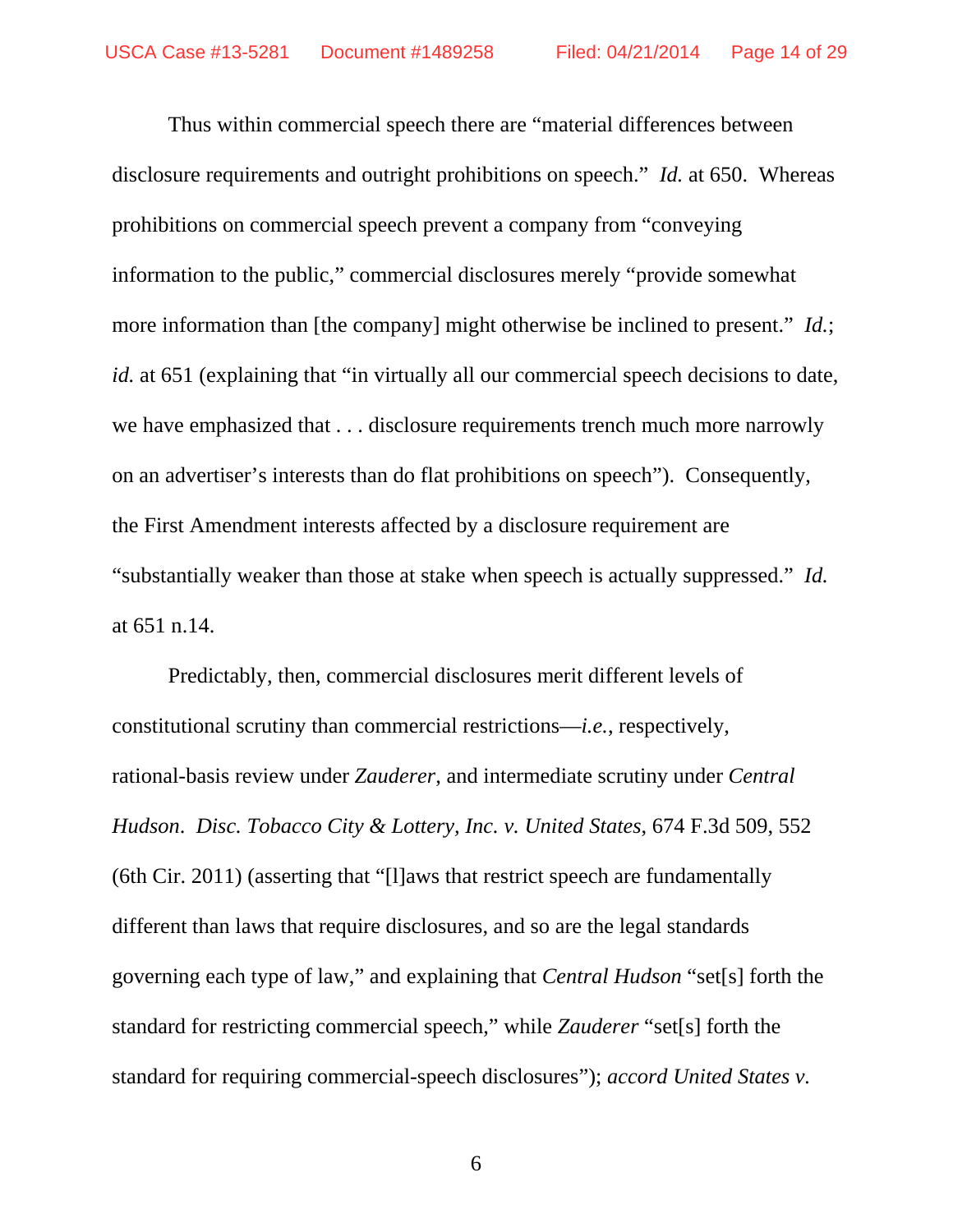$\overline{a}$ 

*Marzzarella*, 614 F.3d 85, 96 (3d Cir. 2010); *Nat'l Elec. Mfrs. Ass'n v. Sorrell*, 272 F.3d 104, 115 (2d Cir. 2001); *see Spirit Airlines, Inc. v. U.S. Dep't of Transp.*, 687 F.3d 403, 413 (D.C. Cir. 2012) (recognizing that factual disclosure requirements "are not the kind of limitations that the Court refers to when invoking the *Central Hudson* standard of review").

Consequently, *Amici* respectfully urge this Court to moor its *en banc* opinion to this cardinal distinction between commercial restrictions and disclosures.<sup>1</sup> The COOL rule establishes an accurate disclosure that, like other food-related labeling, simply states the product and production facts, such as how, when, and where a food was produced. *Zauderer* review should thus apply.

### **II. The** *Zauderer* **standard applies when there is even a reasonable possibility that consumers are confused or have been misled.**

A second key principle is that the *Zauderer* standard is not limited to outright deception, because commercial speech that is "misleading" or "inherently likely to deceive" receives no First Amendment protection. *In re R.M.J.*, 455 U.S. 191, 202–03 (1982). There is no constitutional interest in a confused marketplace.

<sup>&</sup>lt;sup>1</sup> Zauderer applies only to commercial disclosures, and only where such disclosures are "purely factual," instead of expressing opinions or ideologies. *See, e.g.*, *Sorrell*, 272 F.3d at 113*.* A disclosure is purely factual and uncontroversial if it provides accurate, non-opinion-based information, regardless of whether a company would prefer to withhold that information. *N.Y. State Rest. Ass'n v. N.Y. City Bd. of Health*, 556 F.3d 114, 132–34 (2d Cir. 2009).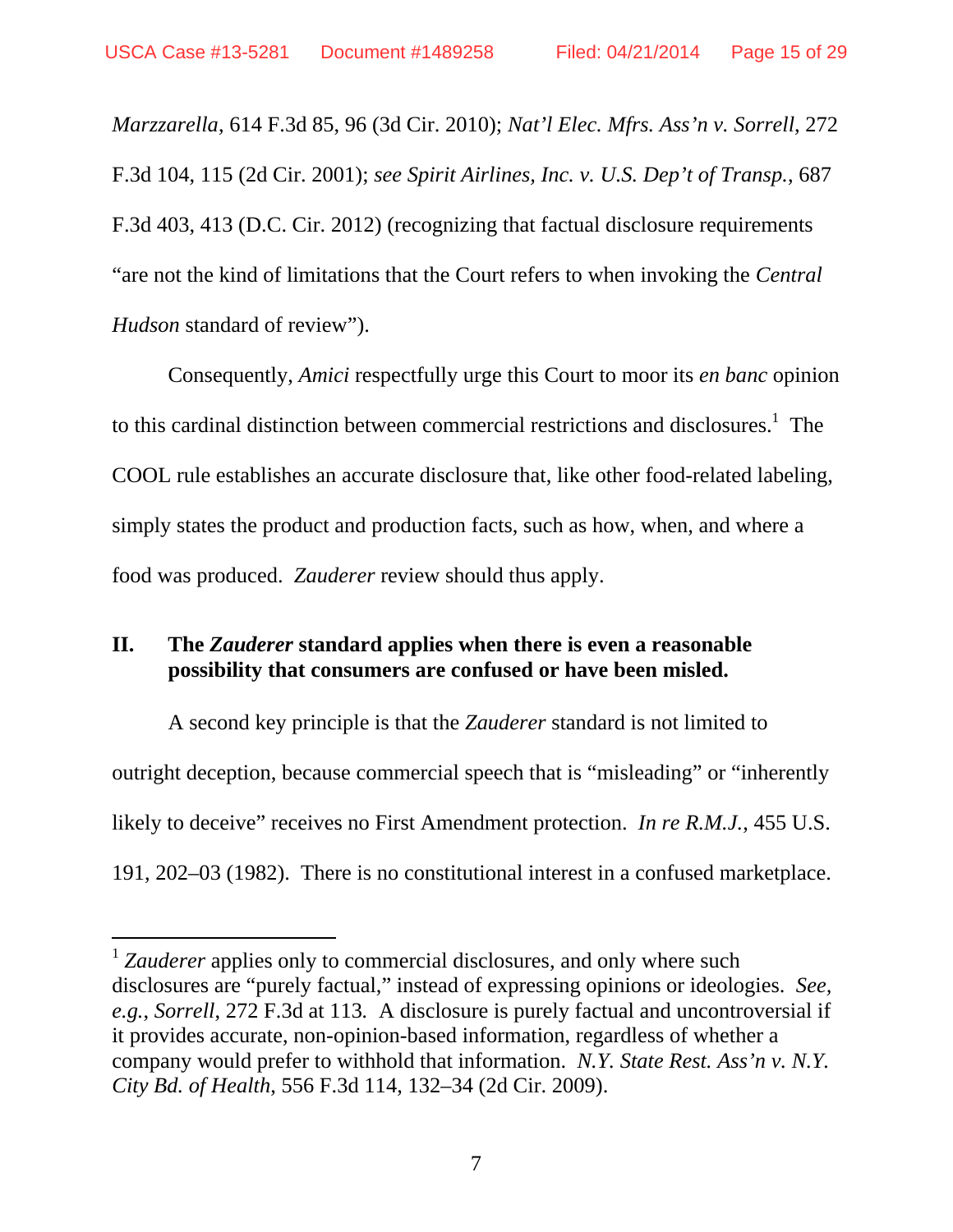Instead, *Zauderer* applies to factual disclosures that remedy the "possibility of consumer confusion or deception." 471 U.S. at 651; *see Spirit Airlines*, 687 F.3d at 413 (recognizing that *Zauderer* merely requires "the *possibility* of deception") (emphasis in original). In other words, under *Zauderer* review, a disclosure need only relate to a non-speculative "likelihood of deception," or a "tendency to mislead." *Milavetz, Gallop & Milavetz, P.A. v. United States*, 559 U.S. 229, 251 (2010); *Zauderer*, 471 U.S. at 652–53. A government may therefore mandate a factual disclosure to address consumers' "confusion" about a product including the possibility of confusion via the omission of highly relevant information, which naturally can arise without specific industry wrongdoing or intent.

For example, the Tenth Circuit held under *Zauderer* that a disclosure requirement remedied a possibility of consumers being misled where the requirement mandated that stock publicists disclose that they receive consideration from companies they promote. *United States v. Wenger*, 427 F.3d 840, 850 (10th Cir. 2005). In other words, that requirement remedied potential deception by mandating full disclosure of information that was highly relevant to consumer purchasing decisions. In short, government-mandated factual disclosures are constitutional when they fill important informational gaps that otherwise would potentially confuse consumers.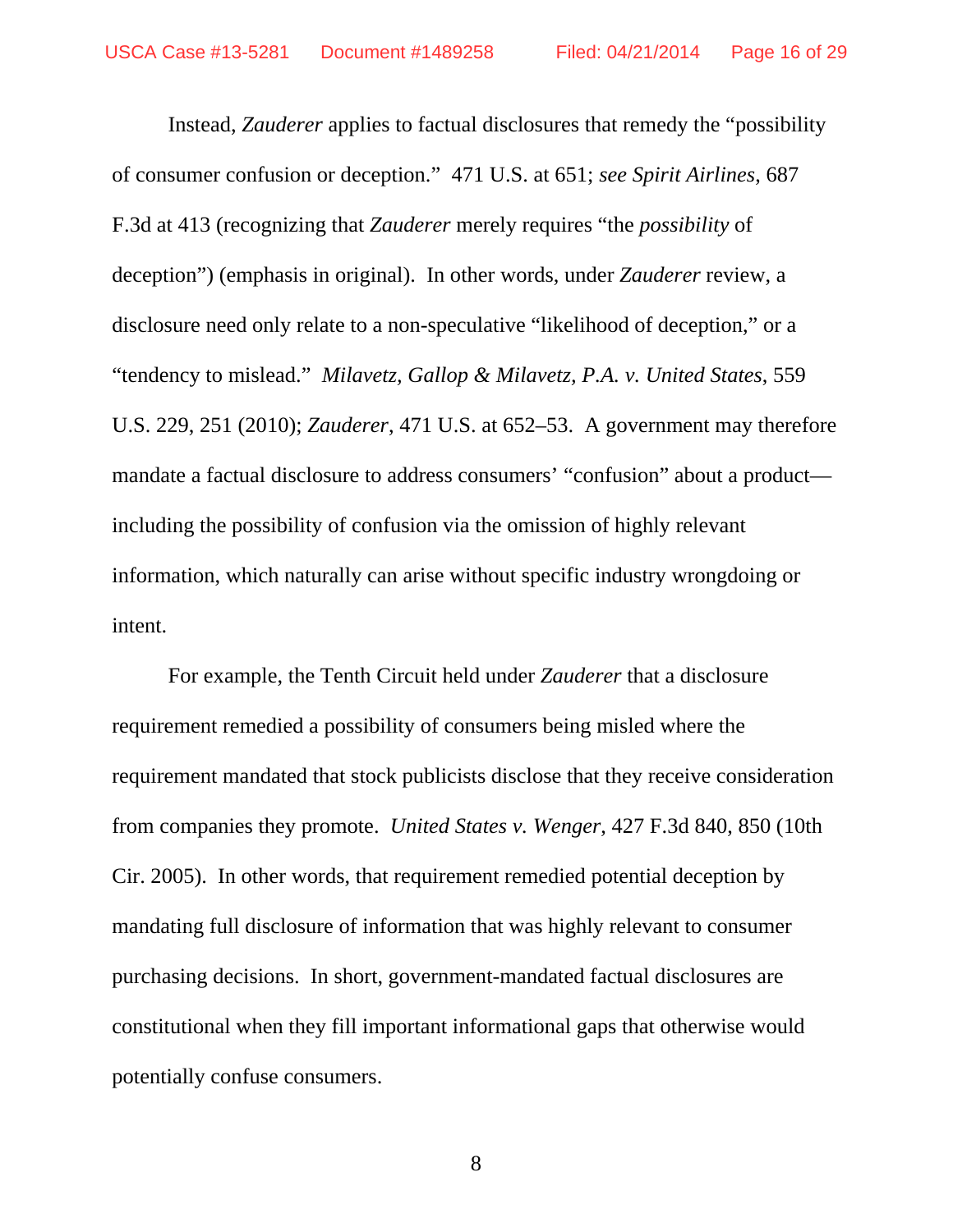Here, as the district court recognized, a "common sense" review, *see Spirit Airlines*, 687 F.3d at 413 (explaining that a "common sense" assessment of surrounding circumstances of a disclosure is sufficient to establish a possibility of deception), $<sup>2</sup>$  underscores that the COOL rule remedies the possibility that</sup> consumers are confused or have been misled about the national origins of meat, and whether meats have been subject to a single—and perhaps, specifically American—standard of production, ensuring uniform protection against consumer exposure to pathogens and other food safety risks. *See Am. Meat Inst. v. U.S. Dep't of Agric.*, No. 13-CV-1033, 2013 WL 4830778, at \* 7–8 (D.D.C. Sept. 11, 2013) (identifying "common sense" as evincing that the COOL rule "was intended to address the possibility of consumer confusion regarding the origin of covered commodities"). Because the COOL rule furthers a government interest in preventing the potential confusion of consumers, it passes muster under *Zauderer*.

 $\overline{a}$ 

 $2$  Similarly, a disclosure requirement is sufficient even if it is "under-inclusive" or "piecemeal." *Zauderer*, 471 U.S. at 651 n.14 (holding that governments can so act unless a fundamental right is implicated, and that a commercial speaker's desire "not to divulge accurate information regarding his services is not such a fundamental right.")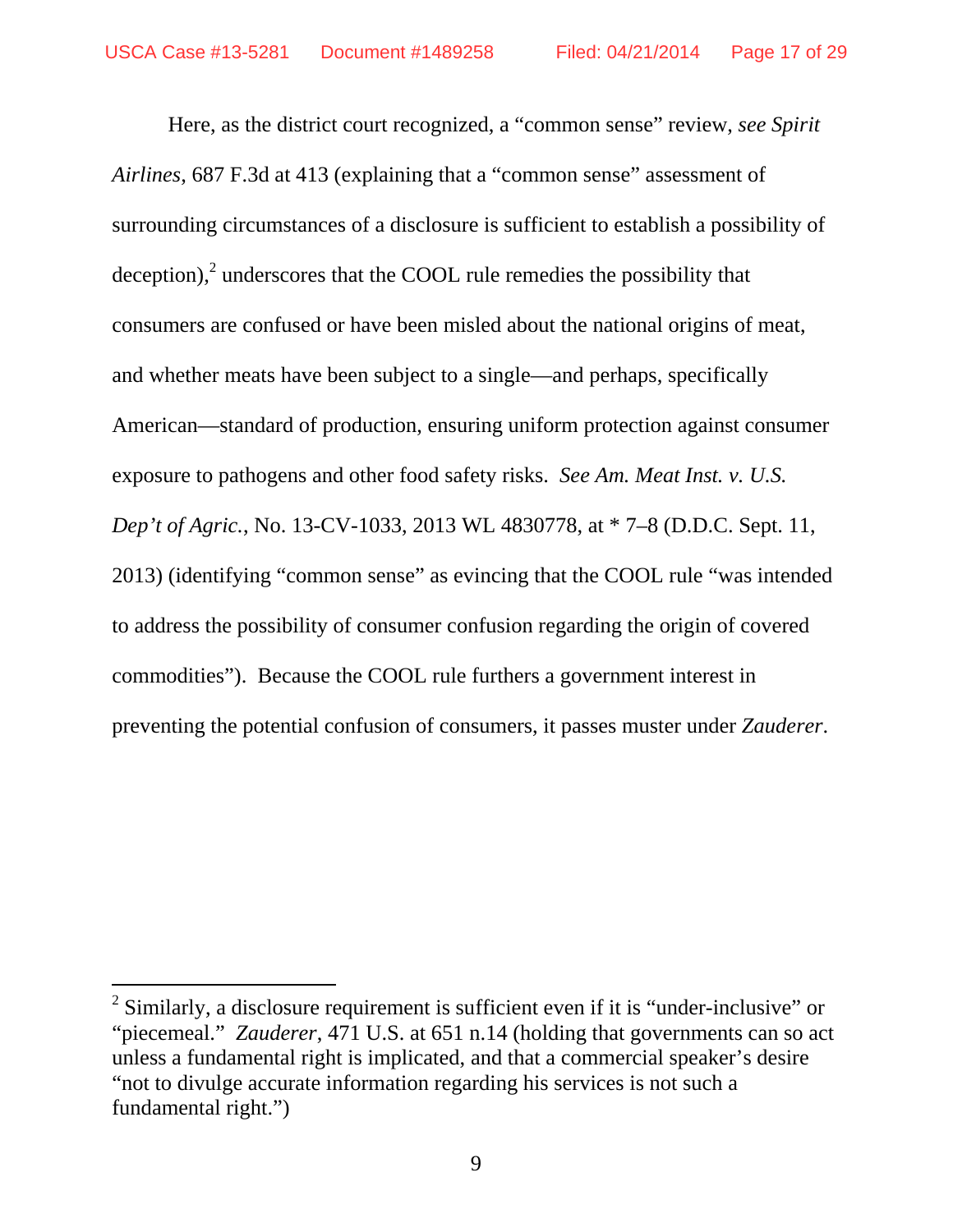### **III. Cabining** *Zauderer* **review to only one governmental interest is contrary to basic principles of constitutional scrutiny.**

 Levels of constitutional review (rational basis, intermediate scrutiny, and strict scrutiny) are not limited to single government interests. Instead, each level of scrutiny encompasses numerous interests, and this case is not an appropriate occasion to rewrite the basic scheme of constitutional review.

 For example, the Supreme Court has recognized a variety of state interests as "substantial" under *Central Hudson* scrutiny. 447 U.S. at 564, 568 (conserving energy); *see, e.g.*, *Rubin v. Coors Brewing Co.*, 514 U.S. 476, 485 (1995) ("promoting health, safety, and welfare" by preventing brewers from competing on the basis of alcohol content); *Edenfield v. Fane*, 507 U.S. 761, 769 (1993) (ensuring the "accuracy of commercial information in the market-place").

 Similarly, under both First- and Fourteenth-Amendment strict-scrutiny analyses, the Supreme Court has identified a great number of government interests as "compelling." *See e.g.*, *United States v. Alvarez*, 132 S.Ct. 2537, 2549 (2012) (integrity of the military honors system); *Roberts v. U.S. Jaycees*, 468 U.S. 609, 624-25 (1984) (equal access to public accommodations); *New York v. Ferber*, 458 U.S. 747, 756-57 (1982) (protecting children from abuse).

 Rational-basis review is no different—the Supreme Court has recognized numerous government interests as legitimate under First- and Fourteenth-Amendment rational-basis analyses. *See, e.g.*, *Ysursa v. Pocatello Educ.*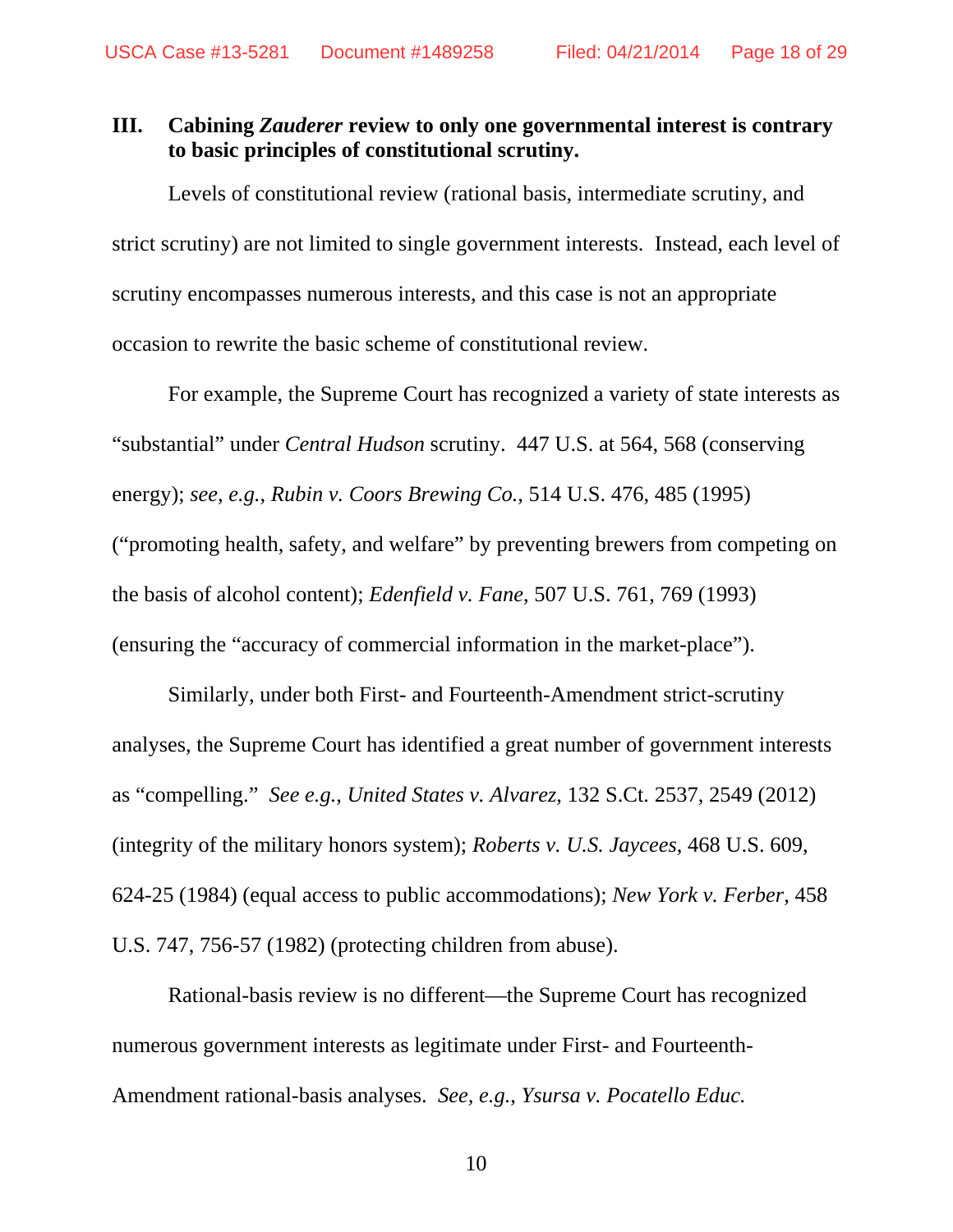*Ass'n*, 555 U.S. 353, 359 (2009) ("avoiding the reality or appearance of government favoritism or entanglement with partisan politics"); *Saenz v. Roe*, 526 U.S. 489, 506 (1999) (state's interest in saving money); *Minnesota v. Clover Leaf Creamery Co.*, 449 U.S. 456, 461–63 (1981) (promoting resource conservation, easing solid waste disposal problems, and conserving energy).

*Zauderer* review differs from *Central Hudson* review based on the *level* of scrutiny, not some radical shift in how constitutional scrutiny is structured that would shackle rational-basis review under *Zauderer* to a single governmental interest. *Zauderer* established rational-basis review for purely factual compelled commercial disclosures. *See R.J. Reynolds Tobacco Co. v. U.S. Food & Drug Admin.,* 696 F.3d 1205, 1212 (D.C. Cir. 2012) [hereinafter *RJR*] (characterizing *Zauderer* standard as "akin to rational-basis review"). Under the rational-basis standard, "legislation is presumed to be valid," *Lawrence v. Texas*, 539 U.S. 558, 579 (2003), and a court must "uphold regulation so long as it bears a rational relationship to a legitimate governmental purpose," *Dist. of Columbia v. Heller*, 554 U.S. 570, 687–88 (2008) (internal quotation marks omitted).

 The Supreme Court has nowhere indicated that *Zauderer* review is so different from set rational-basis, or any other, analyses as to justify this Circuit's disqualification of all legitimate government interests save one. Rather, as with other applications of constitutional scrutiny, *Zauderer*'s rational-basis review can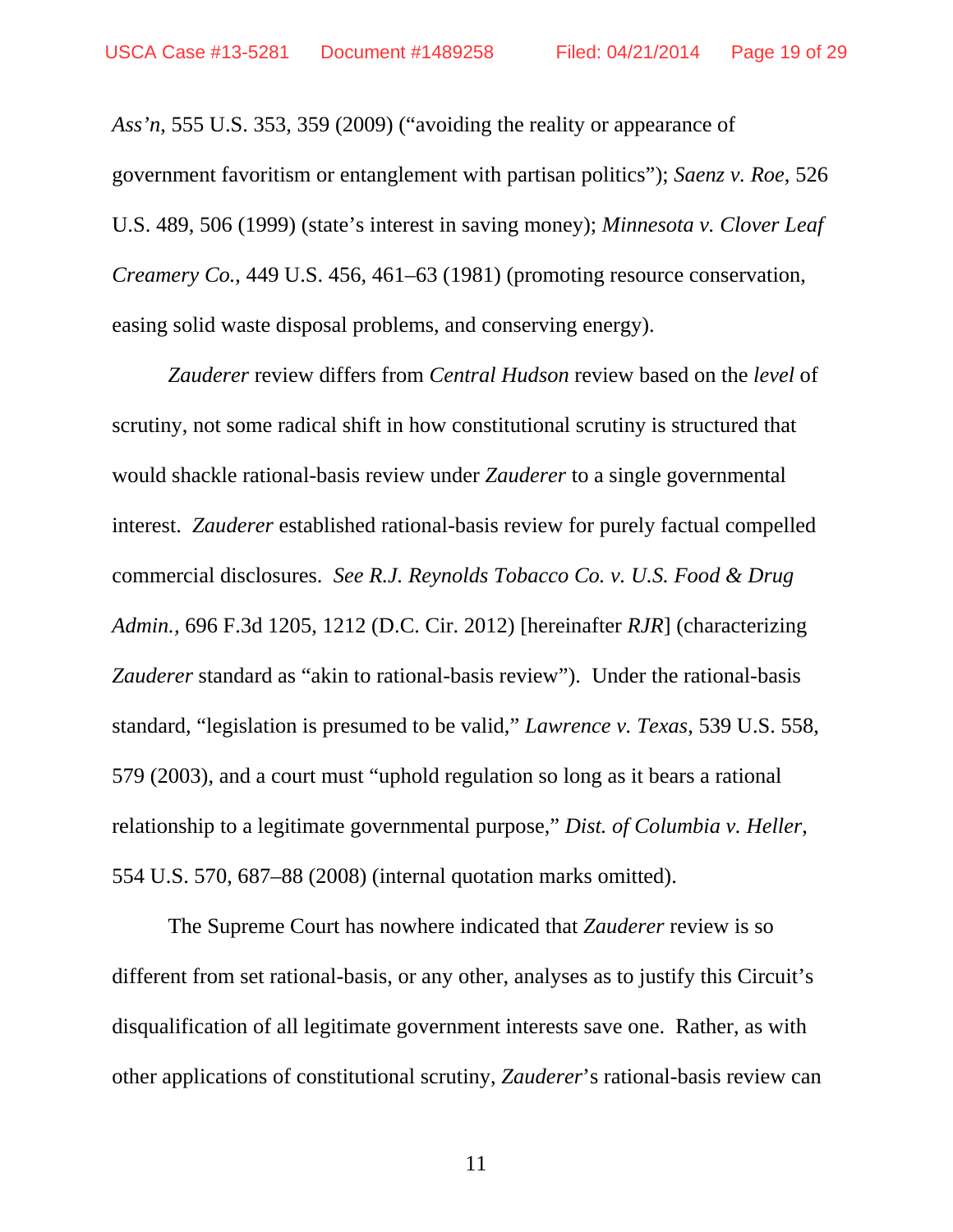be satisfied by various legitimate government interests, in addition to, intertwined with, and beyond preventing potential consumer confusion or deception.

### **IV. Governments have numerous rational-basis interests in addition to preventing potential confusion and deception.**

 As many courts have recognized, governments have numerous legitimate reasons for requiring factual commercial disclosures. In other words, governments may further various interests through enhancing specific areas of information in the market, beyond the rather basic interest of preventing consumer confusion. *See, e.g.*, *Sec. & Exch. Comm'n v. Wall Street Publ'g Inst., Inc.*, 851 F.2d 365, 373–74 (D.C. Cir. 1988) (stating that *Zauderer* extends to interests "other than preventing deception," and that rejecting other interests is "impermissibly paternalistic" because "zeal to protect the public from too much information could not withstand First Amendment scrutiny") (internal quotation marks omitted).

For example, several circuits have acknowledged important governmental interests related to human health. The Second Circuit affirmed a legitimate state interest in protecting public health via nutrition disclosures that "promote informed consumer decision-making so as to reduce obesity and the diseases associated with it." *N.Y. State Rest. Ass'n v. N.Y. City Bd. of Health*, 556 F.3d 114, 133–34 (2d Cir. 2009); *see Entm't Software Ass'n v. Blagojevich*, 469 F.3d 641, 651–52 (7th Cir. 2006) (identifying as constitutional mandated "warning and nutritional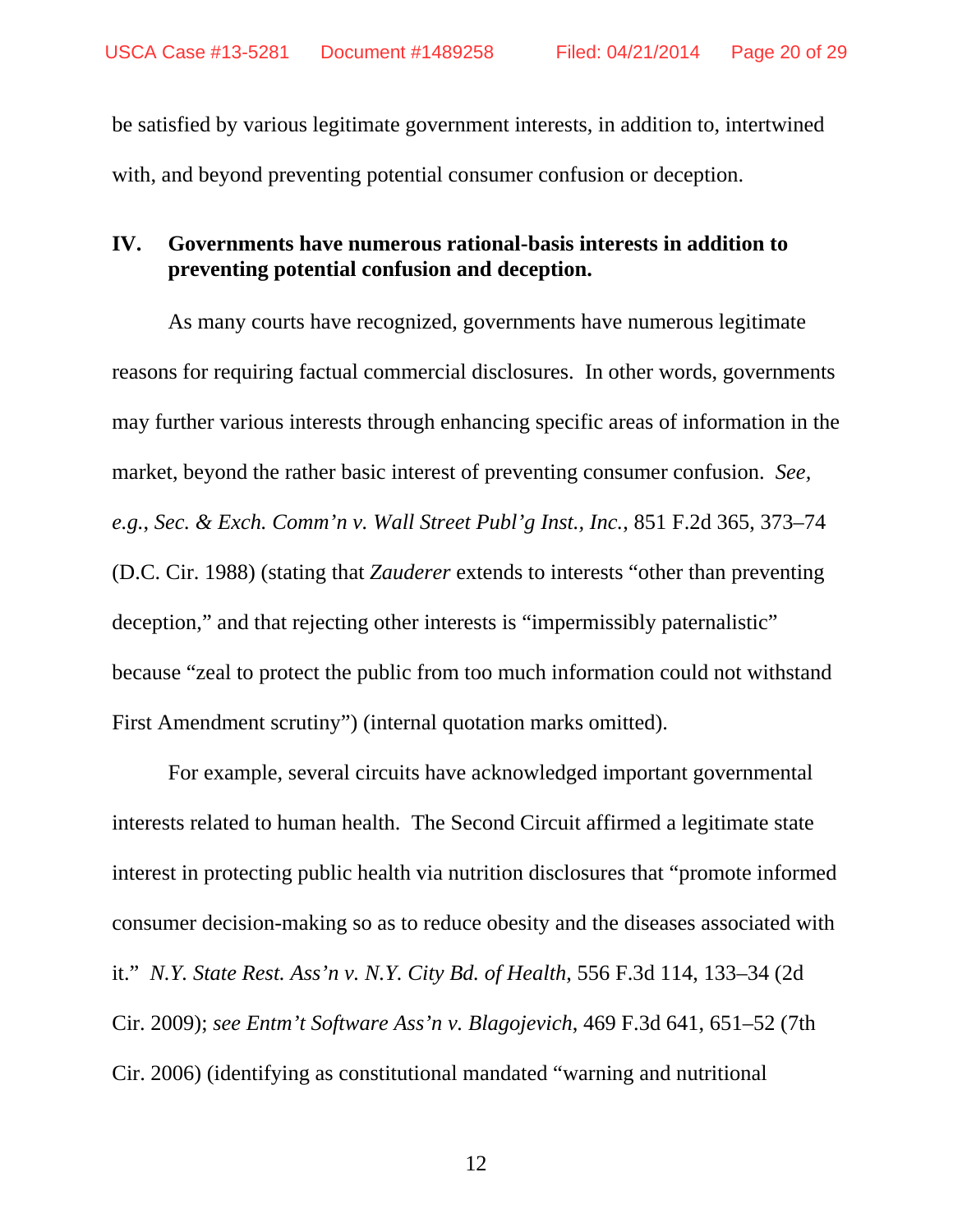-

information labels"). Similarly, the First Circuit held that Maine has legitimate interests in promoting human health by "ensuring that its citizens receive the best and most cost-effective health care possible" and "increasing public access to prescription drugs." *Pharm. Care Mgmt. Ass'n v. Rowe*, 429 F.3d 294, 310 (1st Cir. 2005). $3$ 

 Public health is intimately related to—and directly influenced by environmental harms. Thus the Second Circuit held under *Zauderer* that "Vermont's interest in protecting human health and the environment from mercury poisoning is a legitimate and significant public goal." *Sorrell*, 272 F.3d at 115. And, although in a somewhat different context, the Ninth Circuit recognized as "legitimate" and consistent with the First Amendment an agency's interest in requiring storm sewer providers to educate the public about impacts from stormwater discharge into water bodies and the hazards of improper waste disposal, through warnings or other means. *Envtl. Def. Ctr., Inc. v. U.S. Envtl.* 

<sup>3</sup> The First Circuit rejected the argument that *Zauderer* was limited only to preventing possible consumer deception, holding that "we have found no cases limiting *Zauderer* in such a way." *Rowe*, 429 F.3d at 310 n.8. Of all circuits, it appears that only the two split panel decisions of this Court, and then lower court cases interpreting those decisions, have asserted that *Zauderer* is limited to government interests in preventing consumer confusion or deception. *But see Nat'l Ass'n Mfrs. v. Sec. & Exch. Comm'n*, No. 13-5252, 2014 WL 1408274, at \*10–11 (D.C. Cir. Apr. 14, 2014) (Srinivasan, J., concurring in part) (declining to join *Zauderer* section); *AMI v. USDA*, 2014 WL 1257959, at \*6–7 (discussing prior dicta in the *RJR* majority opinion, 696 F.3d at 1212). No court outside this Circuit that has considered this issue has so limited *Zauderer*.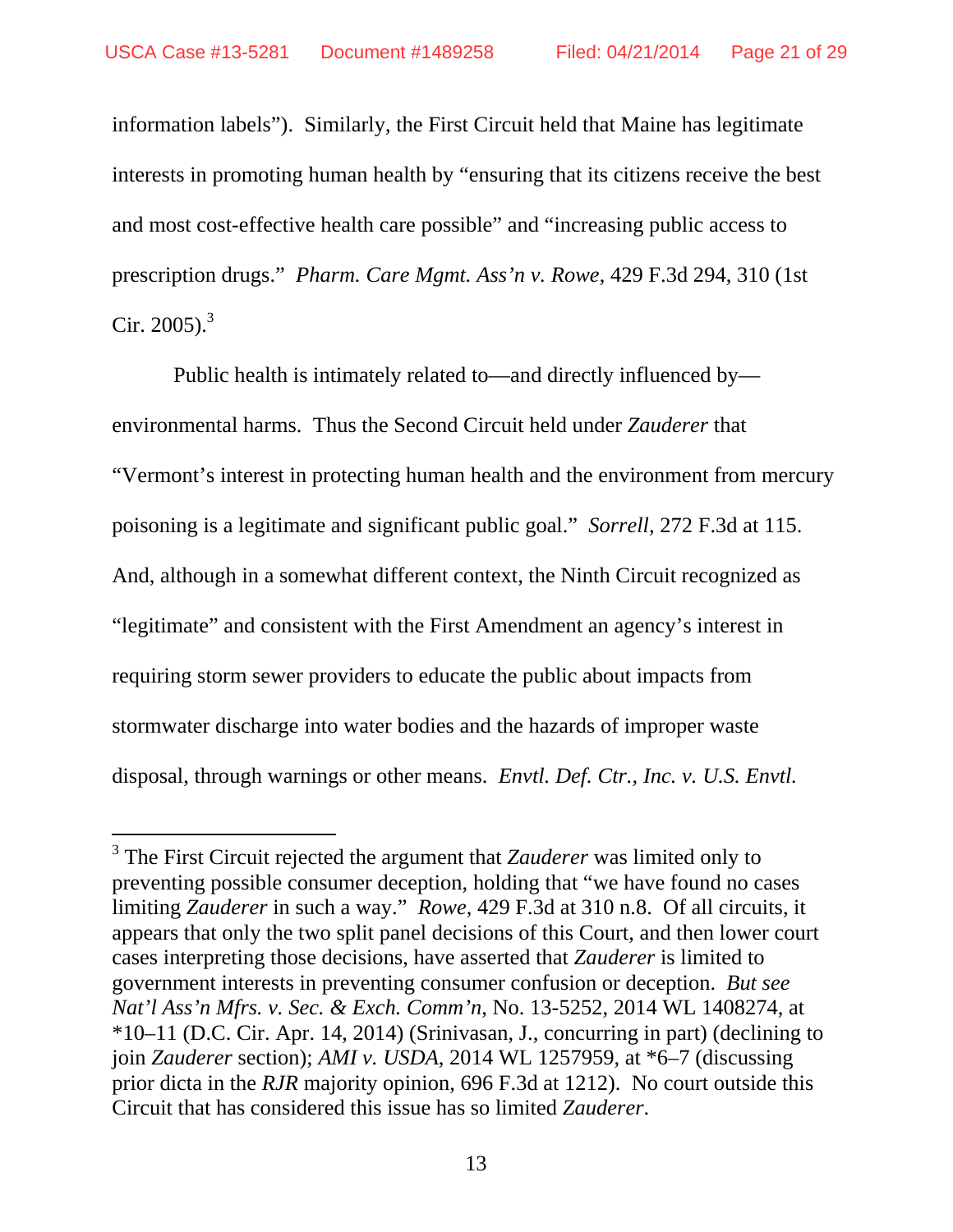-

*Prot. Agency*, 344 F.3d 832, 849 (9th Cir. 2003); *see Dex Media W., Inc. v. City of Seattle*, 790 F. Supp. 2d 1276, 1287–88 (W.D. Wash. 2011) (analyzing and approving under *Zauderer* a city's interests in reducing paper waste and maintaining resident privacy). The government therefore uses market information to further various legitimate interests.

As those courts have already recognized, *Zauderer* simply established that a government interest in preventing consumer deception is *sufficient* to satisfy rational-basis review—not that this interest is *necessary*. 471 U.S. at 650–51; *accord RJR*, 696 F.3d at 1227 n.6 (Rogers, J., dissenting); *see Disc. Tobacco City*, 674 F.3d at 556 ("*Sorrell* shows that *Zauderer*'s framework can apply even if the required disclosure's purpose is something other than or in addition to preventing consumer deception.").

In *AMI v. USDA*, the panel correctly held that the COOL rule advances important, "non-frivolous" government interests in protecting consumers' rights to choose foods (1) that are consistent with their patriotic values, and (2) that they reasonably perceive as the safest.<sup>4</sup> 2014 WL 1257959, at  $*7$  ("Obviously [the

<sup>&</sup>lt;sup>4</sup> The standard for evaluating the legitimacy of a governmental public health interest is whether that interest protects consumers' reasonable perceptions of enhanced food safety (or other health effects), not whether a product meets some baseline federal safety standard for human use or consumption. *See AMI v. USDA*, 2014 WL 1257959, at \*7 (stating that consumers' patriotic values and reasonable food safety perceptions are neither "trivial" nor "misguided"). That is, the First Amendment does not prioritize industry desires to withhold purely factual product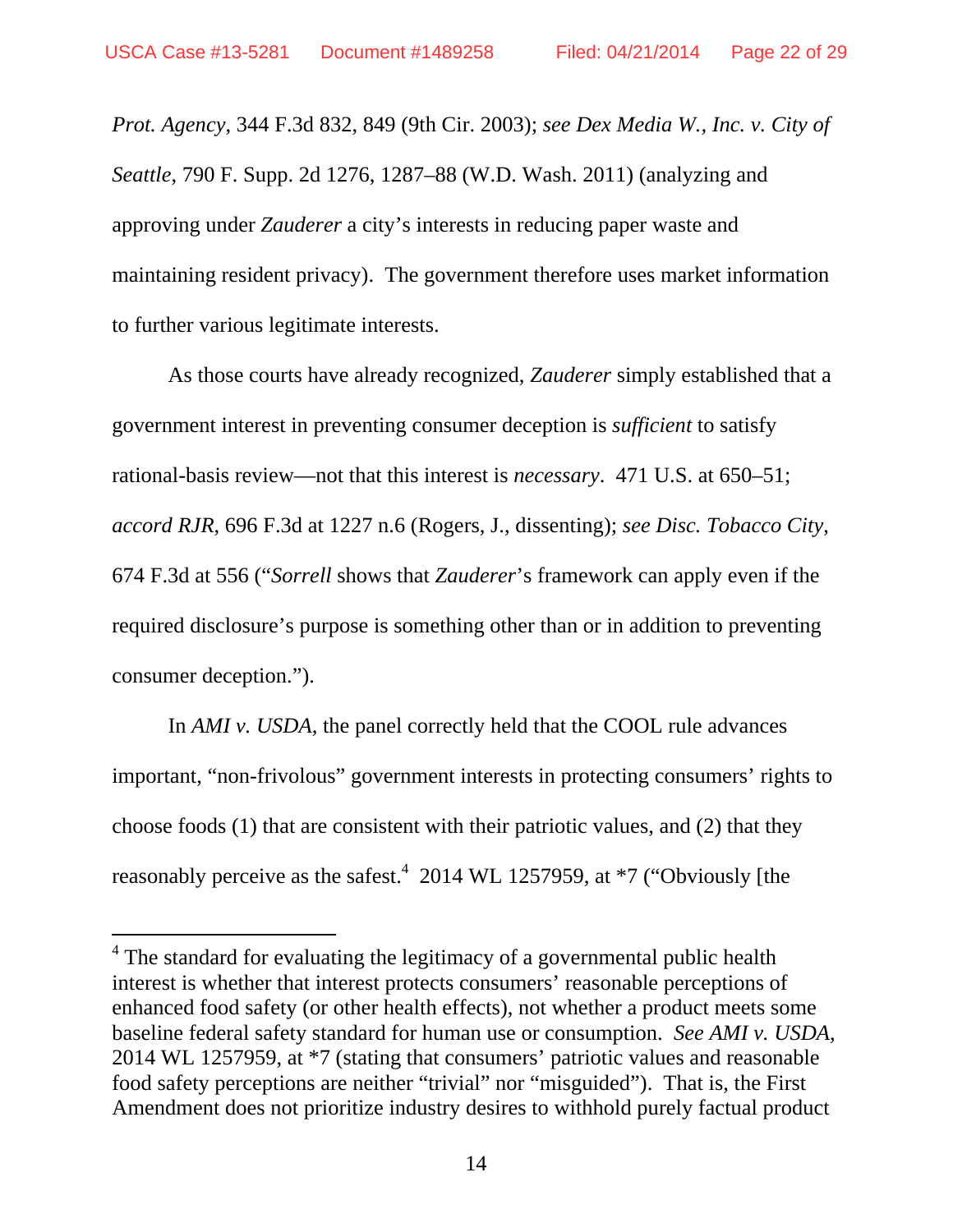COOL rule] enables a consumer to apply patriotic or protectionist criteria in the choice of meat. And it enables one who believes that United States practices and regulation are better at assuring food safety than those of other countries, or indeed the reverse, to act on that premise.").

 More broadly, labeling production-method information on foods is especially critical because where, as here, the market for conventional food products has failed to inform consumers about significant production criteria (*i.e.*, food origins, impacts, treatments, and regulation at production stages), consumers otherwise cannot ascertain this potentially highly relevant information. For example, absent the COOL rule, consumers cannot determine whether meat products come from a foreign country, and thus possibly have pathogen susceptibilities determined by non-U.S. laws and standards. And, without that rule, consumers who reasonably prefer to buy meat produced in the United States cannot select products consistent with their values and food safety preferences.

#### **V. Severely limiting** *Zauderer* **has wide-ranging implications.**

-

 Severely limiting *Zauderer* to recognize only an interest in preventing deception has "potentially wide-ranging implications." *Sorrell*, 272 F.3d at 116. That is, "[i]nnumerable federal and state regulatory programs require the

information over government interests in protecting consumers by providing them with facts that allow them to optimize their health and safety.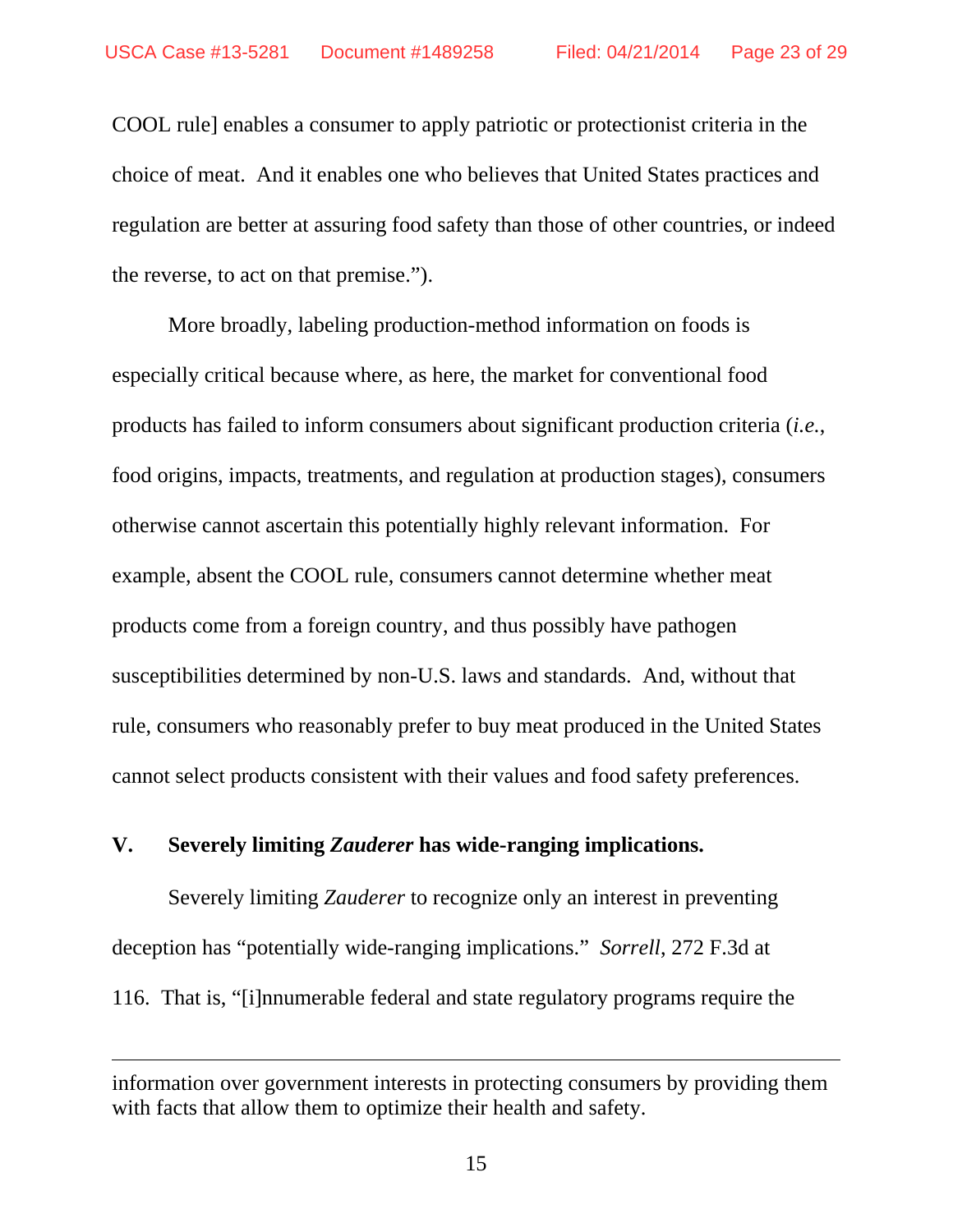disclosure of product and other commercial information." *Id.*; *see, e.g.*, 2 U.S.C. § 434 (election campaign contribution reporting); 7 U.S.C. § 136(q)(1)(G) (pesticide labeling); 15 U.S.C. § 78l (securities disclosures); 21 U.S.C. § 343(q)(1) (nutritional labeling); 27 U.S.C. § 215(a) (alcohol labeling); 33 U.S.C. § 1318 (pollutant discharge reporting); 42 U.S.C. § 7671j(d)(1) (ozonedepleting chemical warnings); 42 U.S.C. § 11023 (toxic substance release reporting); 16 C.F.R. § 1511.7(a) (warnings on household products—*e.g.*, baby pacifiers); 21 C.F.R. § 172.804(e)(2) (warnings about food additives—*e.g.*, aspartame); 21 C.F.R. § 202.1 (prescription drugs); 21 C.F.R. § 740.1(a) (cosmetics warnings); 29 C.F.R. § 1910.1200 (workplace hazard notifications).

All of those disclosure requirements—and many others—remedy incomplete consumer information and also further legitimate government interests, such as positioning consumers to make purchase and use decisions that, among other things, promote human health or environmental protection. Limiting *Zauderer* to preventing deception could thus potentially subject literally thousands of long-standing disclosure requirements to new legal challenges.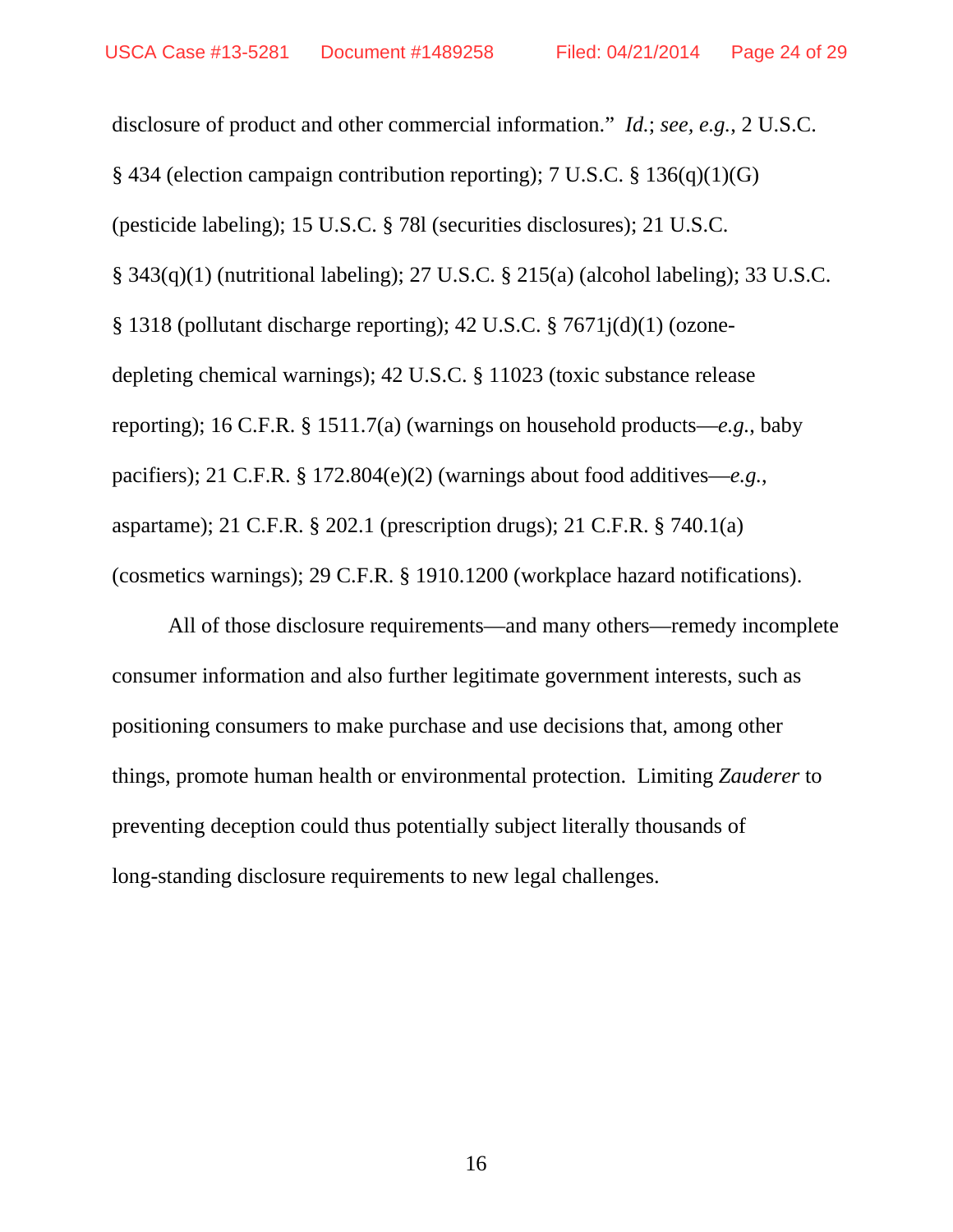#### **VI.** *International Dairy Foods Ass'n v. Amestoy* **is irrelevant and inapposite.**

A 1996 Second Circuit case applied *Central Hudson* to a law requiring a factual disclosure on milk produced by cows that were treated with recombinant growth hormone. *Int'l Dairy Foods Ass'n v. Amestoy*, 92 F.3d 67 (2d Cir. 1996); *see AMI v. USDA*, 2014 WL 1257959, at \*5 (discussing *Amestoy*). However, that case is entirely inapposite.

First, the government in *Amestoy* failed to put forth any argument that *Zauderer* provided the proper standard of review, and instead the court simply assumed that *Central Hudson* applied.<sup>5</sup> Second, that Circuit has subsequently held (1) that *Zauderer* is the proper standard for factual commercial disclosures, and (2) that such disclosures can encompass legitimate government interests beyond preventing deception. *Conn. Bar Ass'n v. United States*, 620 F.3d 81, 96 n.16 (2d Cir. 2010); *N.Y. State Rest. Ass'n*, 556 F.3d at 134; *Sorrell*, 272 F.3d at 115. Third, the Second Circuit has circumscribed *Amestoy* by expressly limiting its precedential effect to instances "in which a state disclosure requirement is supported by *no interest* other than the gratification of '*consumer curiosity*.'" *Sorrell*, 272 F.3d at 115 n.6 (emphases added) (quoting *Amestoy*, 92 F.3d at 73). Here, because the COOL rule furthers several legitimate government interests, *Amestoy* is irrelevant.

 $\overline{a}$ 

<sup>5</sup> *See Int'l Dairy Foods Ass'n v. Amestoy*, *Brief for Defendants-Appellees*, No. 95-7819 (2d Cir. Oct. 19, 1995).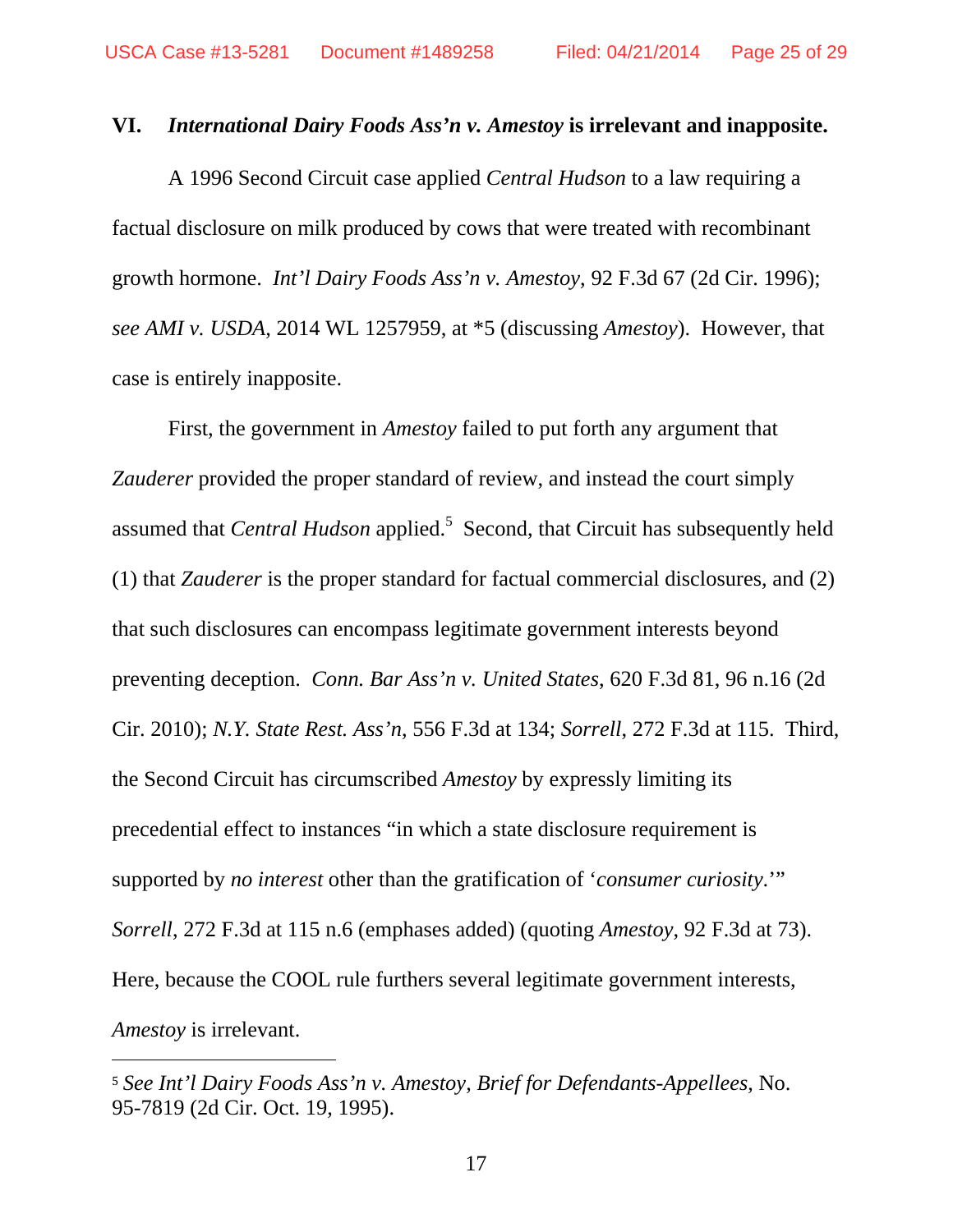## **CONCLUSION**

For the foregoing reasons, *Amici* respectfully request that the judgment of

the district court be affirmed.

Respectfully submitted,

 /s/ George A. Kimbrell George A. Kimbrell CENTER FOR FOOD SAFETY 917 SW Oak Street, Suite 300 Portland, OR 97205 Telephone: (971) 271-7372 Facsimile: (971) 271-7374

*Counsel for Amici Curiae*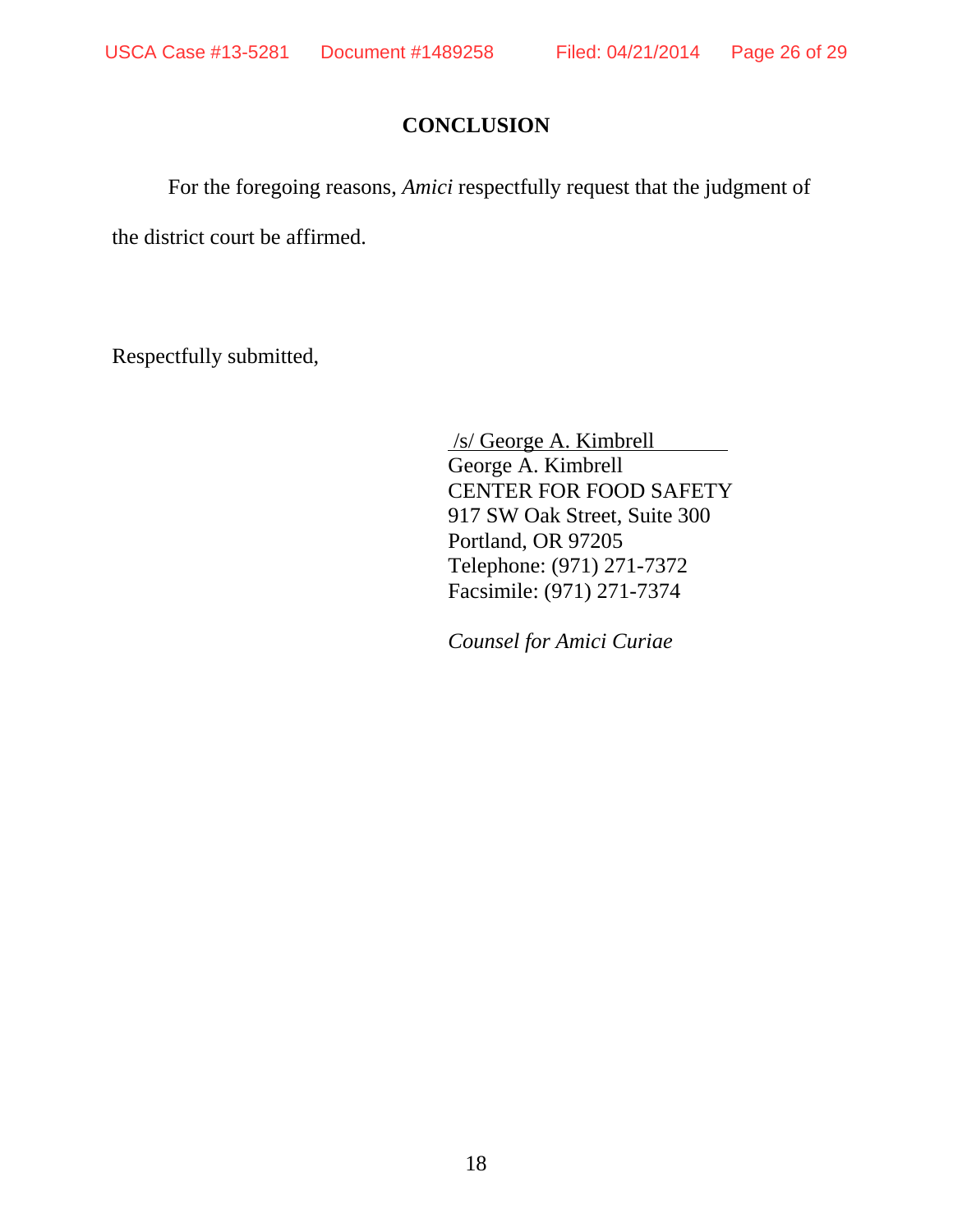### **CERTIFICATE OF COMPLIANCE WITH RULES 29(C)(5), 29(D), 32(A)**

1. Pursuant to Rule 29(c)(5) of the Federal Rules of Appellate Procedure, *Amici* state that (a) no party's counsel authored the brief in whole or in part; (b) no party or party's counsel contributed money that was intended to fund preparing or submitting the brief; and (c) no person—other than *Amici*, their members, or their counsel—contributed money that was intended to fund preparing or submitting the brief.

2. With respect to the type-volume limitations of Fed. R. App. P. 29(d) and  $32(a)(7)(B)$ , this brief contains 3674 words, excluding the parts of the brief exempted by Fed. R. App. P.  $32(a)(7)(B)(iii)$ .

3. This brief complies with the typeface requirements of Fed. R. App.  $32(a)(5)$  and the type style requirements of Fed. R. App. P.  $32(a)(6)$  because this brief has been prepared in a proportionately spaced typeface using Microsoft Word 2010 in 14-point Times New Roman.

Respectfully submitted,

Dated: April 21, 2014

 /s/ George A. Kimbrell George A. Kimbrell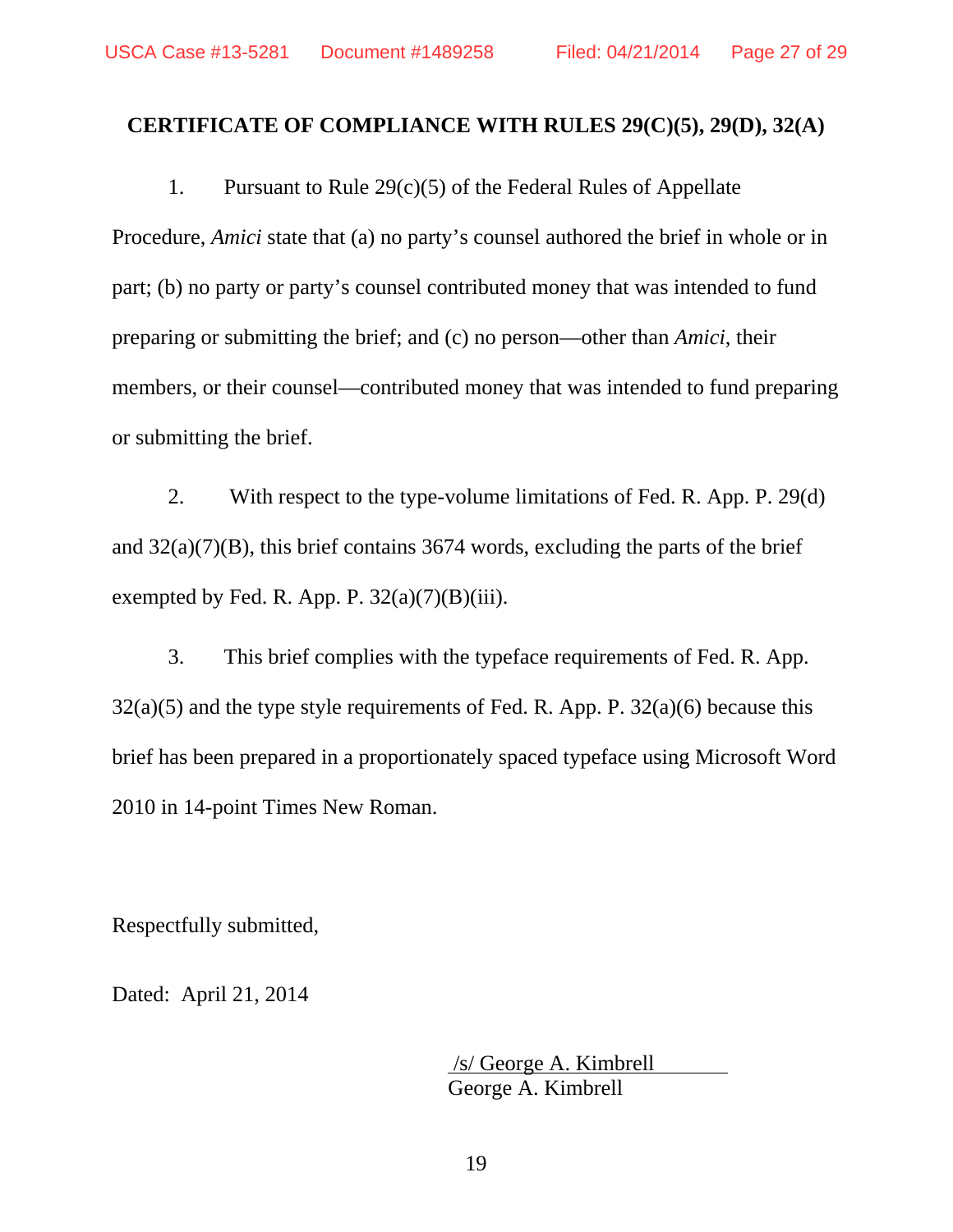CENTER FOR FOOD SAFETY 917 SW Oak Street, Suite 300 Portland, OR 97205 Telephone: (971) 271-7372 Facsimile: (971) 271-7374

*Counsel for Amici Curiae*